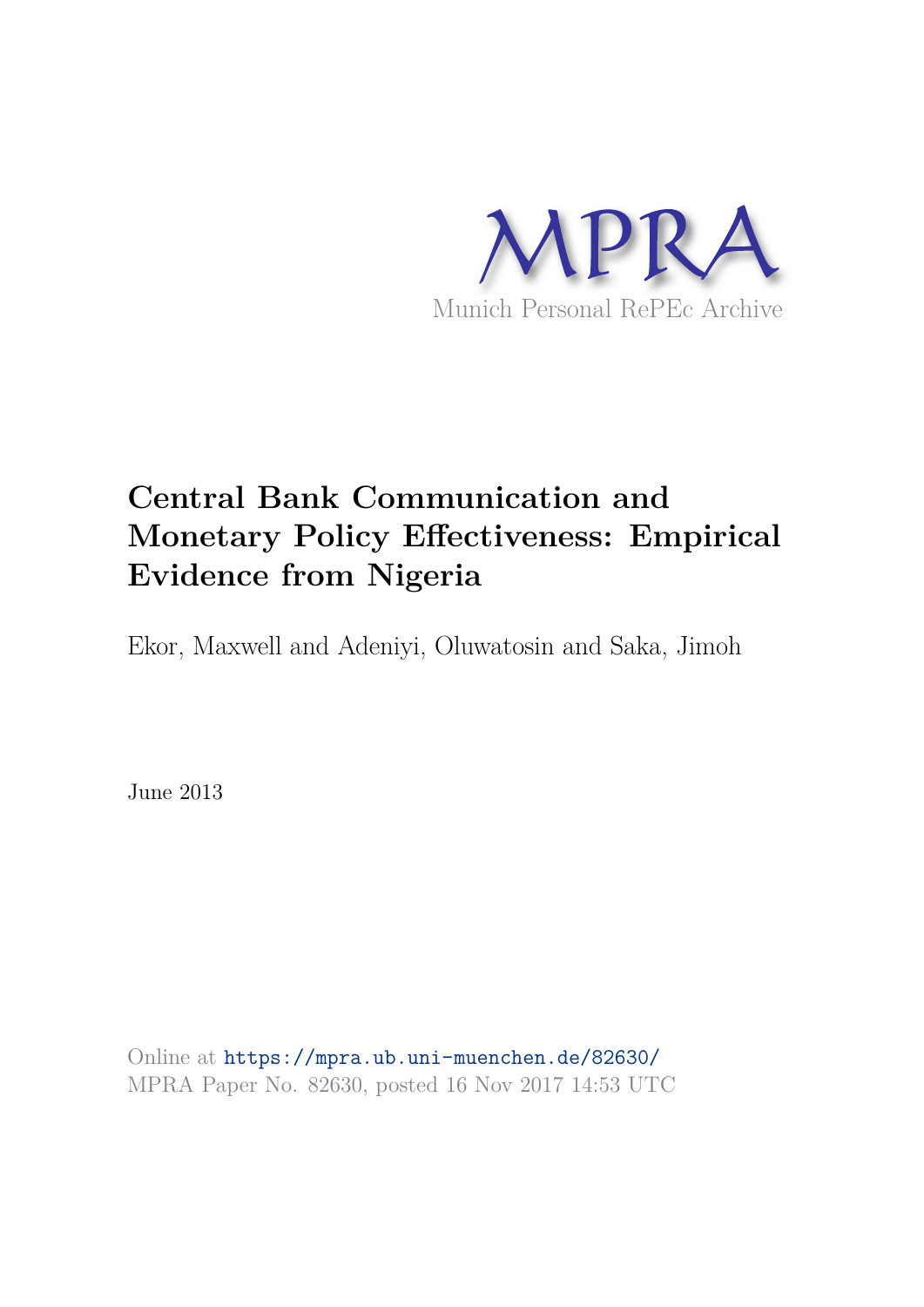## **Central Bank Communication and Monetary Policy Effectiveness: Empirical Evidence from Nigeria**

**Abstract:** The study examines the impact of central bank communication on monetary policy in Nigeria by applying the standard deviation measure of volatility and the vector autoregressive approach. The findings show that inflation and markets volatilities reduced during the period of improved central bank communication. The money market responded positively to central bank communication and reverted faster to equilibrium compared with the stock market which responded negatively and reverted slower to equilibrium. Central bank communication is also able to explain some variation in the money and stock markets. The policy implications of the findings include the need for the Central Bank of Nigeria to continue to improve on its communications strategy as this has helped reduce inflation and markets volatility. In addition, the interest rate channel of the transmission mechanism should be accorder greater priority compared to the asset channel as the money market reverted faster to equilibrium compared to the stock market in the event of a shock.

**Keywords**: Central bank communication, Impulse response, Variance decomposition

**JEL Classification**: D83, E52, E85, G13, G14

#### **1. Introduction**

The way central banks communicate to the public determines the level of transparency and credibility of monetary policy. One very important aspect of central bank communication is that it '*creates news and raises the signal-to-noise ratio by eliminating guessing on the part of the public*' (Sanusi, 2011). Moreover, communication clarifies public concerns about the instruments and goals of monetary policy. This way the underlying reasons behind the decisions made by the monetary authorities are better understood (Winkers, 2000). Also, communication enhances the predictability of monetary policy decisions and by extension its transparency. Given that transparency is defined as 'the absence of asymmetric information between policy makers and the public', the expectation is that markets should be able to anticipate monetary policy decisions reasonably well. Hence, it remains unarguable that in the event of poor communication by the central bank, market volatility may become more pronounced.

In line with global best practices, the Central Bank of Nigeria (CBN) in recent years has moved towards greater policy transparency and credibility by improving the way it communicates with the public. Despite this noticeable improvement, there is still very little or no empirical evidence on the link between central bank communication and monetary policy outcomes in Nigeria. Therefore, investigating the communication strategy of the CBN and providing some insights into how this has influenced monetary policy is of essence. This is the key contribution of this paper to the literature. The approach for this study is a combination of both descriptive and empirical techniques in order to achieve a number of objectives. The broad objective is to evaluate the CBN's communication strategy while the specific one is to examine the interaction between the communication strategy and monetary policy variables.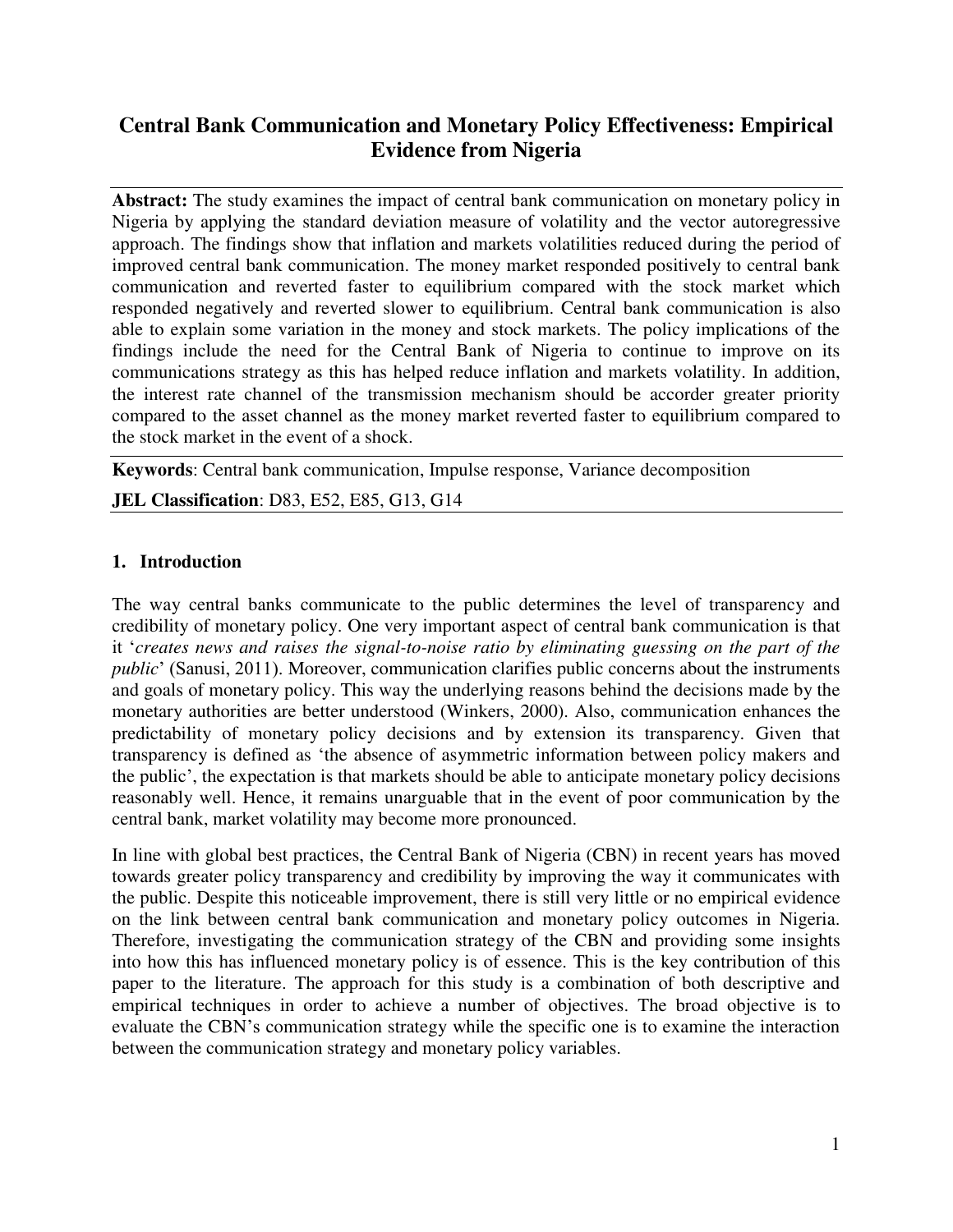We review the literature on central bank communication in section 2 while section 3 provides a discussion on CBN's communications strategy. The subsequent Section 4 offers a snapshot of monetary policy since 2004 – the year the CBN began issuing its monetary policy communiqué publicly. Section 5 presents the methodology and section 6 presents the data and the empirical results. Section 7 provides the policy implications of the findings.

#### **2. Literature review**

The literature on central bank communication and how it affects monetary policy is still emerging. The consensus in the literature is that communication boosts the transparency of policy and ultimately improves economic efficiency.

The study by Guthrie and Wright (2000) found that the Reserve Bank of New Zealand used its communication in an organized and highly effectual way for controlling short-term rates. Kohn and Sack (2003) were able to explain that statements by the United States Federal Reserve Chairman about the monetary policy have a significant effect on the volatility of short-term interest rates. The work of Demiralp and Jorda (2003) also provide that public pronouncements by the Federal Reserve moved short-term interest rates rather than the much-perceived liquidity channel of open market operations. Bernanke et al. (2004) find that the financial markets in the United States point significant importance to announcements that include an indication about the future path of policy.

In a study meant to show how the Bank of England's communication affected markets, Haldane and Read (2000) offer proof that the effect of monetary policy decisions on short-term interest rates had reduced over the years, an indication that information asymmetries about the economy have been reduced. Andersson et al. (2001) conducted a study for the Swedish Riksbank and found that the Bank's communication played an important role in influencing financial markets. Similarly, Siklos and Bohl (2003) conducted a study for the Bundesbank and found that communication was able to explain a significant variation in the financial markets. All these clearly supports the view that central banks' communication influences the workings of financial markets in a significant manner.

The effects of communication have also been studied with respect to how they affect key economic indicators. For example, the work of Jansen and de Haan (2004a) for the European Central Bank (ECB) as well as that of Fratzscher (2004) for the G3 monetary authorities analyzed the effect of communication on exchange rates. While the former found some effect on the volatility of the euro, the latter obtained more systematic evidence in favour of effectiveness for all G3 central banks in changing the level and volatility of exchange rates in the desired direction. With other words, the results on the volatility impact of central bank communication are mixed.

The literature on central bank communication and monetary policy is still developing in Nigeria as in the wider literature. Most empirical studies on monetary policy for Nigeria have dwelled on other topical issues like monetary policy effectiveness and fiscal policy, monetary policy and economic growth, monetary policy and stock market performance among others. However, a few pioneering studies on the current subject matter have been carried out. One of such is Sanusi (2012) who looked at the signaling effects of monetary policy using evidence from the new central bank of Nigeria's communication regime. Using daily data for the period 2005-2011 to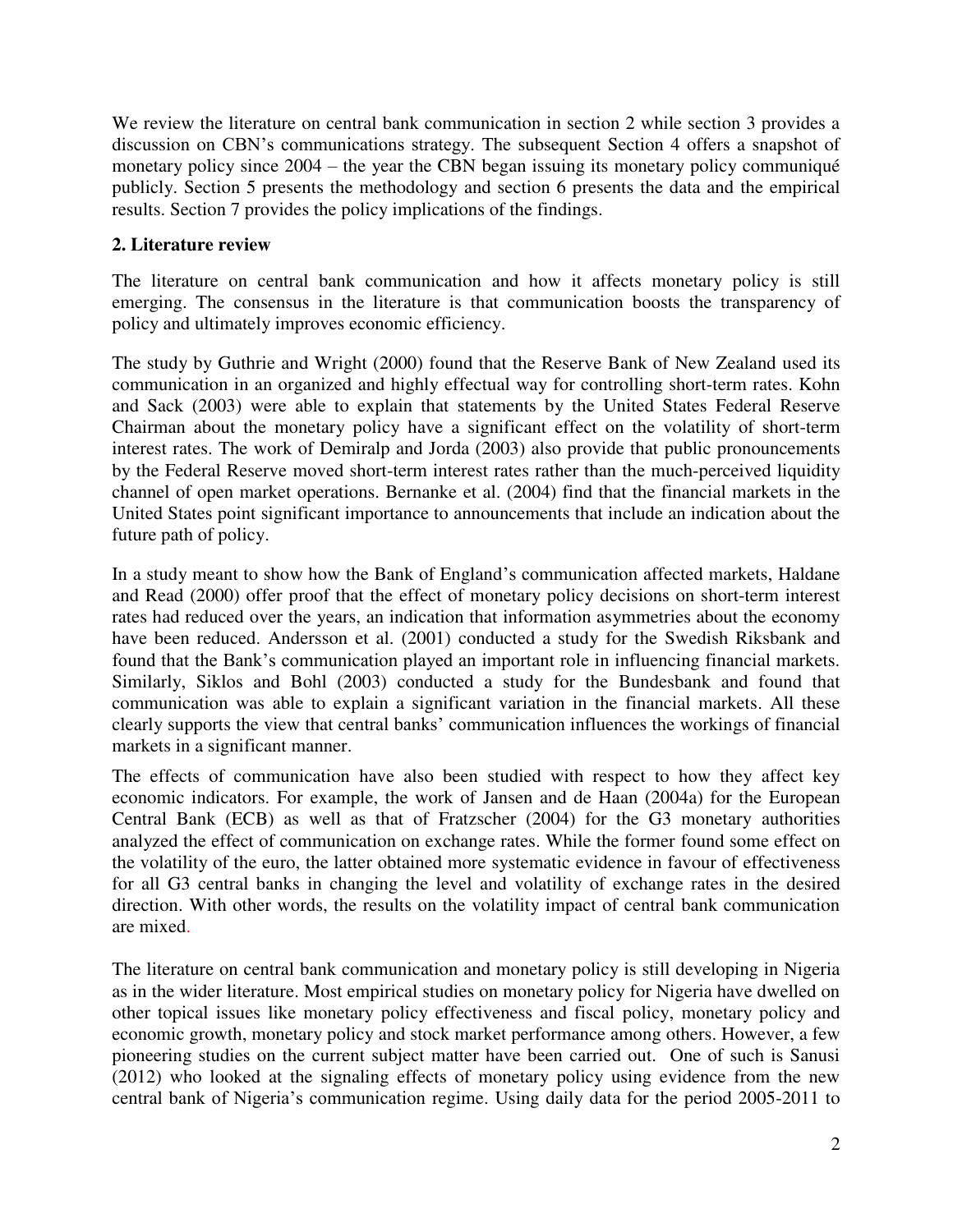estimate the effects of monetary policy signals on the Nigeria Interbank Offer Rates, the study found that rates are significantly more volatile in weeks coinciding with monetary policy committee meetings. The study therefore posited that central bank communication is potentially a viable tool for monetary policy implementation in Nigeria. Also, Salisu (2012) assessed the impact of communication by the CBN on stock prices in the Nigerian stock market. Applying Exponential Generalized Auto Regressive Conditional Heteroscedasticity (EGARCH) model, the study found that communication impacted significantly on stock prices and reduced volatility in the stock market. However, neither of these studies explicitly relates central bank communication with monetary policy outcomes. Specifically, we critically examine the speeches of some CBN governors and attempt to relate this to the behaviour of selected monetary aggregates. Furthermore, the impulse response and variance decomposition analyses conducted in the present paper are not covered in earlier studies.

Following from the review of the literature, it is important that an overview of the communication strategy of the CBN be provided. This is the focus of the next section.

#### **3. Overview of the communication strategy of the Central Bank of Nigeria**

Table 1 shows the communication strategy of the CBN with those of the Federal Reserve Bank of the US, the Bank of England (BOE) and the European Central Bank (ECB). During the monetary policy committee meetings, the CBN governor who is also the chairman of the committee usually speaks last after other members have presented their views. This follows the pattern of the BOE and ECB, where the chairmen also speak last. The FED's strategy is different in this regard as the chairman takes the lead in presenting his policy proposal. The CBN, like the three comparator central banks, provides press release after interest rate decisions have been made. This usually takes the form of a 'Policy Communiqué. According to Sanusi (2012) 'the content of the press-statement includes mainly the decisions reached and the basis for such decisions and this helps reduce noise that a policy announcement may generate.' Apart from publishing the communiqué on its website, the CBN also publish the communiqué in selected newspapers with wide coverage.1 This strategy may be aimed at further expanding the reach and publicity of its interest rate decision since internet penetration in Nigeria is still relatively low (estimated at only 28 users per 100 people by the World Bank in 2011).

| <b>Strategy</b>                            | <b>FED</b>     | <b>BOE</b>     | <b>ECB</b>     | <b>CBN</b>  |
|--------------------------------------------|----------------|----------------|----------------|-------------|
| Modus operandi during                      | Chairman       | Chairman       | Chairman       | Chairman    |
| Meeting                                    | speaks first   | speaks last.   | speaks last.   | speaks last |
| Press release after interest rate decision | Yes            | Yes            | Yes            | Yes         |
| Press conference & question/answer         | N <sub>0</sub> | N <sub>0</sub> | <b>Yes</b>     | Yes         |
| Minutes of meeting                         | <b>Yes</b>     | Yes            | N <sub>0</sub> | Yes         |
| Video of meeting                           | <b>Yes</b>     | Yes            | N <sub>0</sub> | Yes         |
| Publish information on voting pattern      | Yes            | Yes            | Yes            | Yes         |
| Additional sources of information          | Yes            | <b>Yes</b>     | N <sub>0</sub> | <b>Yes</b>  |
| Publish Governor's speeches/presentations  | Yes            | Yes            | Yes            | Yes         |
| Publish members speeches/presentations     | Yes            | Yes            | Yes            | No          |

**Table 1: Communications Strategy of the key Central Banks** 

Source: Author's Compilation

 $\overline{a}$ 1 See for example ThisDay Newspaper 12 June 2013, pages 44J – 46 and BusinessDay Newspaper 12 June 2013, pages A4 – A8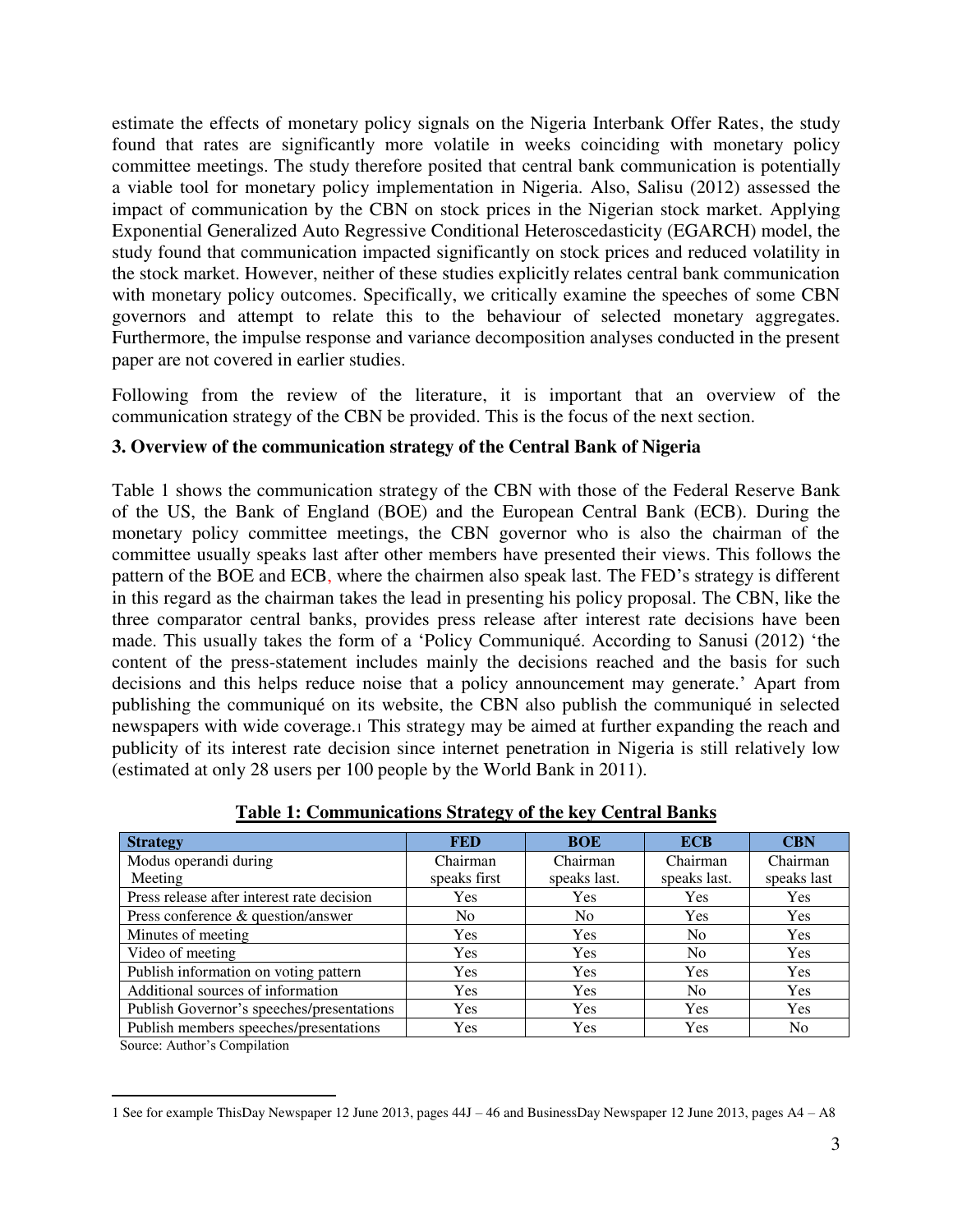The CBN in line with the ECB's strategy holds a press conference after its interest rate decision meeting which also involves a question and answer session to explain the rationale for its decisions. This press conference involves the invitation of the media, both print and electronic, as well as other stakeholders. The possible rationale for this is to provide the formal platform for clarifying grey areas with respect to the interest rate decision. Such clarifications are also expected to be properly disseminated by the invited media practitioners who then take on the consequent duty of providing the public with further insight into why certain decisions were taken by the monetary policy committee. With respect to providing information on the voting pattern of the monetary policy committee members, the CBN has been doing this since January 2011, and this follows the strategy of the FED, BOE and the ECB.

The CBN provides additional information concerning monetary policy beyond those provided through the press release and the press conference, for example, through briefing of the national assembly as provided by the law. The BOE provides quarterly inflation report and press conference to provide further explanations on its decisions. The FED provides the Congress with a semi-annual report on monetary policy issues as well as a summary of decision plus balanceof-risks assessment over the foreseeable horizon. While the CBN publishes the speeches and presentations of the governor on its website, it does not provide such information for other members of the monetary policy committee, contrary to the strategy of the FED, BOE and the ECB.

While it is true that most of the monetary policy committee members give occasional speeches and presentations, the non-publication of these by the CBN on its website makes the members less visible and known to the public. For instance, apart from the interview by the Deputy Governor in charge of banking regulation, Tunde Lemo, on 19 September 2012, the CBN only publishes the speeches and presentations of the governor.

Taking a cue from Ehrmann and Fratzscher (2004), the speeches and presentations of the CBN governor and chairman of the monetary policy committee, Mallam Sanusi L. Sanusi, are classified into monetary policy related, economy related and 'others'. This classification is then compared with those of the predecessors Professor Chukwuma C. Soludo who was the CBN governor between May 31st 2004 and May 2009 and Mr. Joseph Sanusi who was head of the apex bank between May  $30<sup>th</sup> 1999$  and May  $30<sup>th</sup> 2004$  (For details on all these speeches see Tables 1-3 in Appendix A). Monetary policy related speeches and presentations are those that focus mainly on monetary policy matters and operations as well as those specific to exchange rate, interest rate and inflation. On the contrary, the speeches and presentations that are economy related are those that dwell on economic growth and development, poverty reduction, small and medium scale businesses, etc., while 'Others' are those that are neither monetary policy or economy related. The rationale for this classification is that the markets tend to gauge monetary policy sentiment if more of the speeches and presentations are monetary policy related.

Table 2 and Figure 1 show that Mallam Sanusi L. Sanusi had made a total of 16 speeches and presentations as at 31 May 2013 with none classified as monetary policy related. Specifically, while 15 or 93.7% are economy related only 1 or 6.2% is categorised as 'others'. For professor Soludo who delivered a total of 47 speeches and presentations during his 5-year leadership in the CBN, 11 or 23.4% are monetary policy related while 35 or 74.5% are economy related and only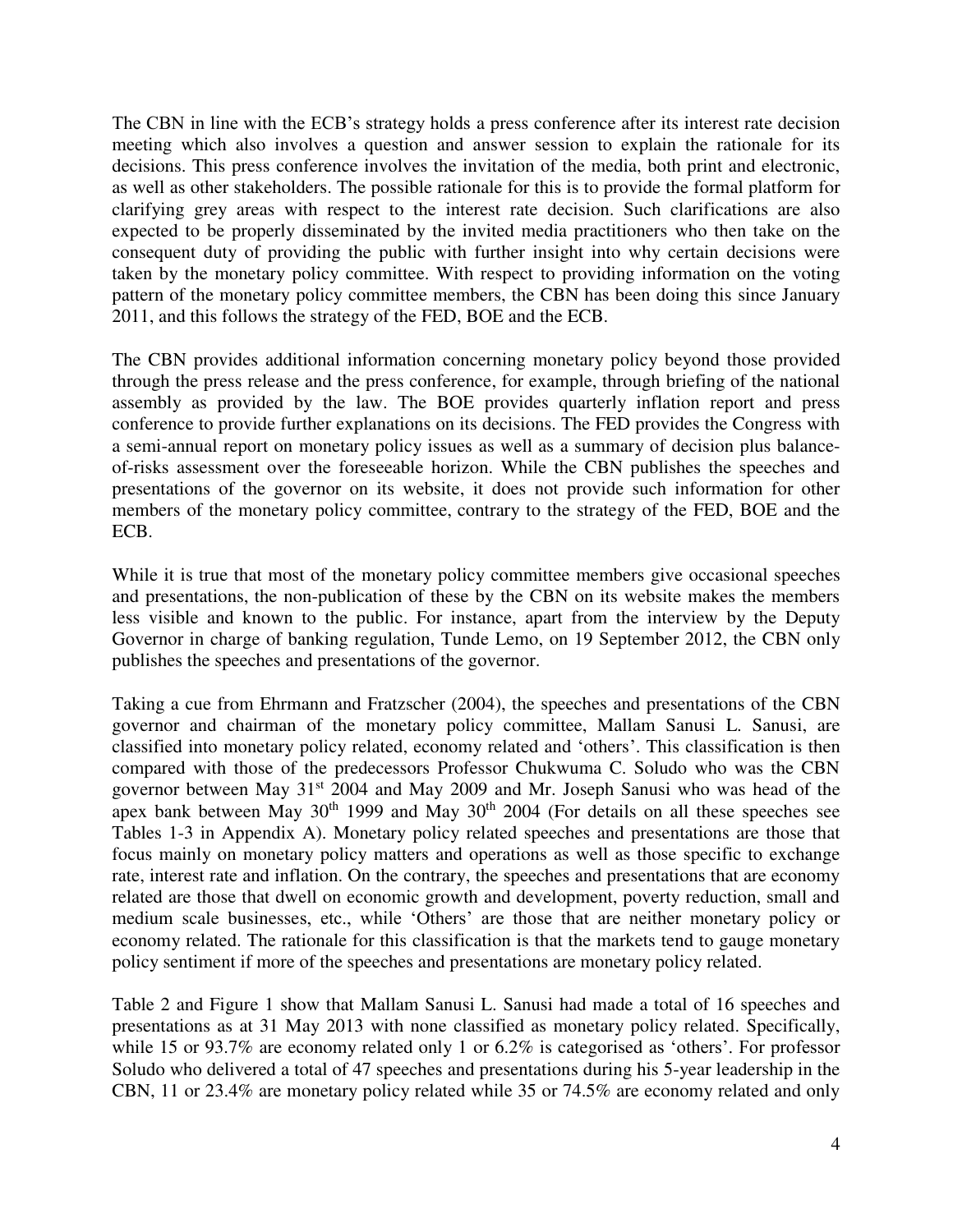one or 2.1% classified as 'others'. Mr. Joseph Sanusi had a total of 81 speeches with 15 or 18.5% classified as monetary policy related while 29 or 35.8% are economy related and 37 or 45.7% classified as 'others'.

| <b>Governor</b>  | Total speeches/<br>presentations | <b>Speeches related to</b><br>monetary policy | <b>Speeches related</b><br>to economy | <b>Others</b> |
|------------------|----------------------------------|-----------------------------------------------|---------------------------------------|---------------|
| Joseph Sanusi    |                                  |                                               | 29                                    |               |
| Chukwuma Soludo  |                                  |                                               |                                       |               |
| Sanusi.L. Sanusi |                                  |                                               |                                       |               |

#### **Table 2: Classification of speeches by CBN Governors**

Source: Compiled from CBN Website



## **Figure 1: Classification of speeches by CBN Governors**

Source: Author's Classifications

Although Mallam Sanusi L. Sanusi is yet to complete his 5-year tenure as the CBN governor, comparing his speeches with those of Professor Soludo and Mr. Joseph Sanusi is still instructive. This is because in the first four years in office, which is between June 2009 and May 2013, he produced a total of 16 speeches with most of them being economy- related. Therefore, there is the likelihood that this trend might not change significantly in the fifth and final year. In other words, the ratio of Mallam Sanusi's speeches that can be categorized as monetary policy related is likely to fall short of those of his immediate predecessors.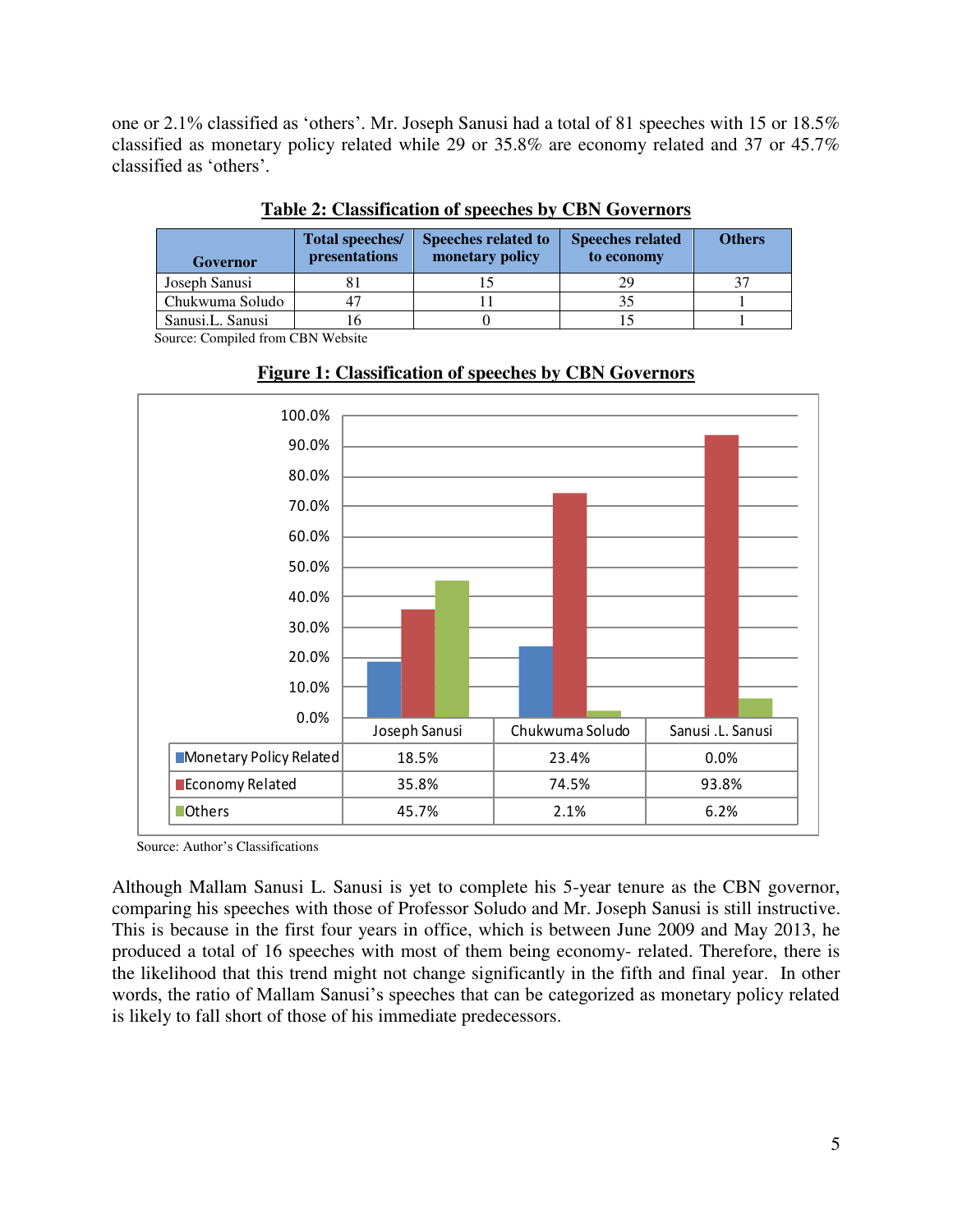#### **4. Review of monetary policy since 2004**

Since this study aims to ascertain how CBN communication has affected monetary policy, the review commences from 2004 because that is the year the CBN started releasing its monetary policy communiqué. Figure 2 shows that in 2004, the CBN held 10 meetings on monetary policy with the main policy instrument being the withdrawal of public sector funds from commercial banks. However, the use of interest rate instrument, then known as the Minimum Rediscount Rate (MRR), saw the CBN increasing the benchmark rate four times while leaving it unchanged six times. In 2005 the interest rate committee met only three times and the withdrawal of public sector funds remained a key policy instrument while the MRR was left unchanged twice and was reduced once. Other instruments used include the exchange rate band as well as the cash reserve ratio (CRR). By year 2006, the use of public sector funds withdrawal as a policy instrument was reduced and the MRR was increased once and left unchanged twice.



**Figure 2: Breakdown of monetary policy decisions between 2004 and 2013** 

Source: Compiled from CBN monetary policy communiqués

Due to the less than impressive performance of the MRR as the main policy instrument, the CBN on 4th December 2006 introduced the Monetary Policy Rate (MPR). The MPR unlike the MRR was meant to determine the lower and upper bands of the CBN's standing loan facility to banks and discount houses as well as act as the nominal anchor for other rates. With the change in monetary policy framework late in 2006, the expectation was for an improved monetary policy performance in 2007. To this end, the committee on interest rate met five times that year and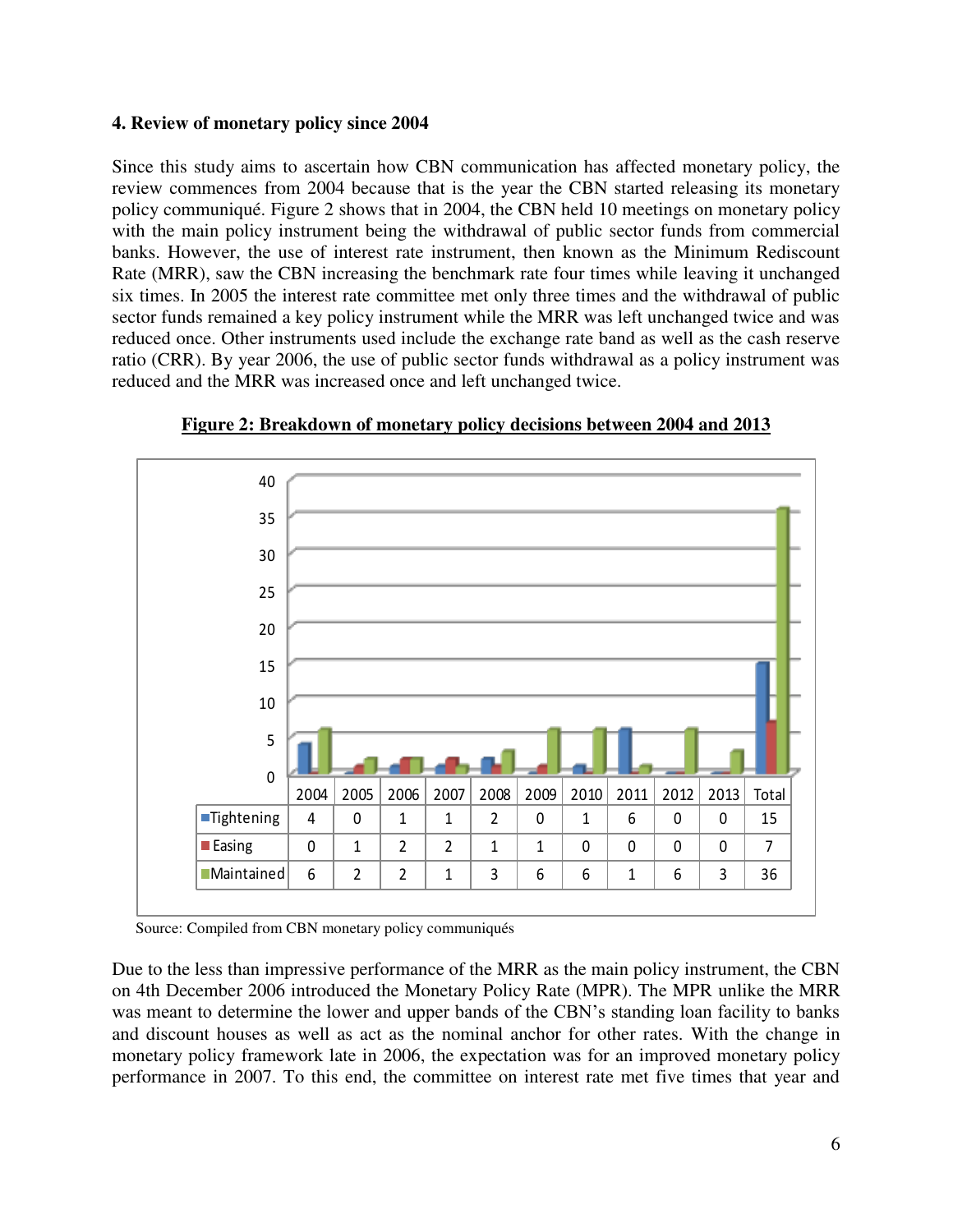increased the MPR once, retained it once and reduced it twice.2 In 2008 a total of six meetings were held including a special meeting due to the general effects of the global economic crisis on the economy (See Figure 2). Specifically, while the MPR was left unchanged during the first meeting in the year, it was increased in the second and third meetings and then left unchanged in the fourth meeting before it was reduced in the special meeting on 18th September 2008. In the last meeting for 2008, the MPR was left unchanged at 9.75%.

In 2009, a total of seven meetings were held by the interest rate committee with no contractionary decision as the MPR was reduced once and left unchanged six times. Other policy instruments applied that year include, but not limited to, the normal open market operations, reintroduction of the Retail Dutch Auction System (RDAS), moral suasion and quantitative easing due to the effects of the global economic crisis. The trend continued in 2010 as the MPR was increased only once while it was left unchanged six times. The main departure from previous years was the publishing of attendance of the interest rate committee in the September 2010 meeting. By 2011 the move towards greater transparency in monetary policy was taken as the CBN started publishing the members' statements and voting patterns (except in July 2011) during interest rate meetings. The MPR was increased six times in 2011 and left unchanged only once while other policy instruments were used to complement the MPR. The contrary was, however, the case in 2012 as the MPR was left unchanged throughout the year while members' statements and voting pattern were published. This trend did not change in 2013 as the first three meetings in the year had the MPR left unchanged while the members' statements and voting patterns were provided.

In summary, between October 2004 and May 2013, the CBN has increased interest rate 15 times, cut rates seven times and left the rate unchanged 36 times. The implication of this is that the CBN has kept to its primary mandate of ensuring price stability as against an expansionary mode which would have been more in support of growth.

#### **5. Methodology**

#### **5.1 Descriptive technique**

Since one of the means of communicating with the public is through publishing of speeches and presentations of the CBN governors, in line with the consensus view in the wider literature that markets react significantly to statements by central bank heads, the study ascertains how the markets in Nigeria have performed in the regimes of the different CBN governors. Specifically, the study finds out markets volatility, measured by the standard deviation, behaved under these regimes.

#### **5.2 Empirical technique**

The estimation technique for this study follows the multivariate VAR cointegration approach developed by Johansen (1988; 1991) and further extended by Johansen-Juselius (1990; 1992). The approach is based on the maximum likelihood (ML) estimation method, and has been used widely in the monetary policy literature. In this technique, all the variables in the model are assumed to be endogenous.

 $\overline{a}$ 2 The communiqué number 52 was unavailable for download.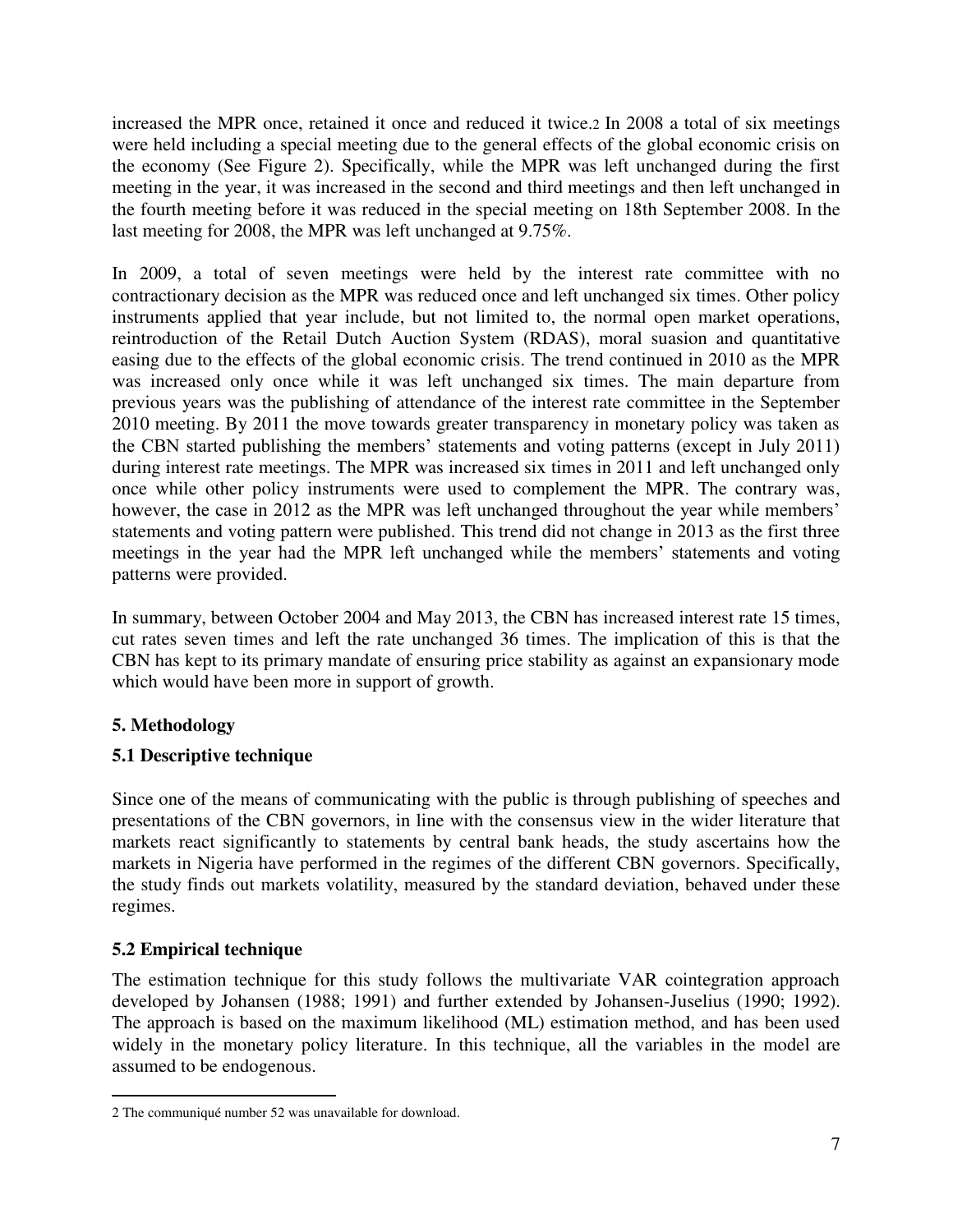If we consider a VAR with p lags in the form below;

$$
y_{t} = v + A_{1}y_{t-1} + A_{2}y_{t-2} + \dots + A_{p}y_{t-p} + \varepsilon_{t}
$$
\n(1)

where  $y_i$  is a K × 1 vector of endogenous variables, *v* is K × 1 vector of parameters,  $A_1 - A_p$ 

are K  $\times$  K matrices of parameters, and  $\mathcal{E}_t$  is K  $\times$  1 vector of disturbance terms. This VAR can be re-specified as a vector error correction (VEC) model as:

$$
\Delta y_{t} = v + \Pi y_{t-1} + \sum_{i=1}^{p-1} \Gamma_{i} \Delta y_{t-i} + \varepsilon_{t}
$$
  

$$
\Pi = \sum_{j=1}^{j=p} A_{j} - I_{k} \Gamma_{i} = -\sum_{j=i+1}^{j=p} A_{j}.
$$
 (2)

Where *<sup>k</sup>*

As shown by Engle and Granger (1987), if the variables  $y_t$  are first-difference stationary - I(1), the matrix  $\Pi$  in (2) has a rank  $0 \le r \le K$ , where r is the number of linearly independent cointegrating vectors and K is the number of included variables (potential endogenous variables).

With a reduced rank  $0 \le r \le K$ ,  $\Pi$  can be expressed as  $\alpha \beta$  so that (2) is represented as:

$$
\Delta y_t = v + \alpha \beta y_{t-1} + \sum_{i=1}^{p-1} \Gamma_i \Delta y_{t-i} + \varepsilon_t
$$
\n(3)

Where  $\alpha$  and  $\beta$  are both K  $\times$  r matrices of rank r. Two tests, the trace test and the maximumeigenvalue test are usually used in determining the number of linearly independent co-integrating vectors.

The specification of interest is as follows:

$$
NIBOR_{t} = (MRRMPR_{t}, ASI, COMM_{t})
$$
\n<sup>(4)</sup>

Where NIBOR is the 30-day Nigerian Interbank Offer Rate and the choice of this variable follows the fact that it is an important variable being influenced by monetary policy decisions. MRRMPR is the official interest rate, ASI is the stock market all share index and COMM is communication which is captured using a dummy. Specifically, the period when the CBN was not releasing its policy communiqués is captured as 0 while the period when the communiqués were being released is denoted by 1. The variables NIBOR, MRRMPR and the ASI are taken from various issues of Central Bank of Nigeria statistical bulletin and annual reports.

Theoretically, it is expected that these variables will interact through the transmission mechanism of monetary policy. First, the money market rate, proxied by the NIBOR, is expected to mirror the official interest rate because the central bank in attempting to push through its policy goal sees the banking sector as one of the transmission channels. Therefore, an expansionary policy stance is expected to affect the NIBOR rate positively, thereby increasing liquidity in the system, and vice-versa. Also, the money market and the stock market, proxied by the ASI, react to central bank interest rate decision with varying degree. For example, in an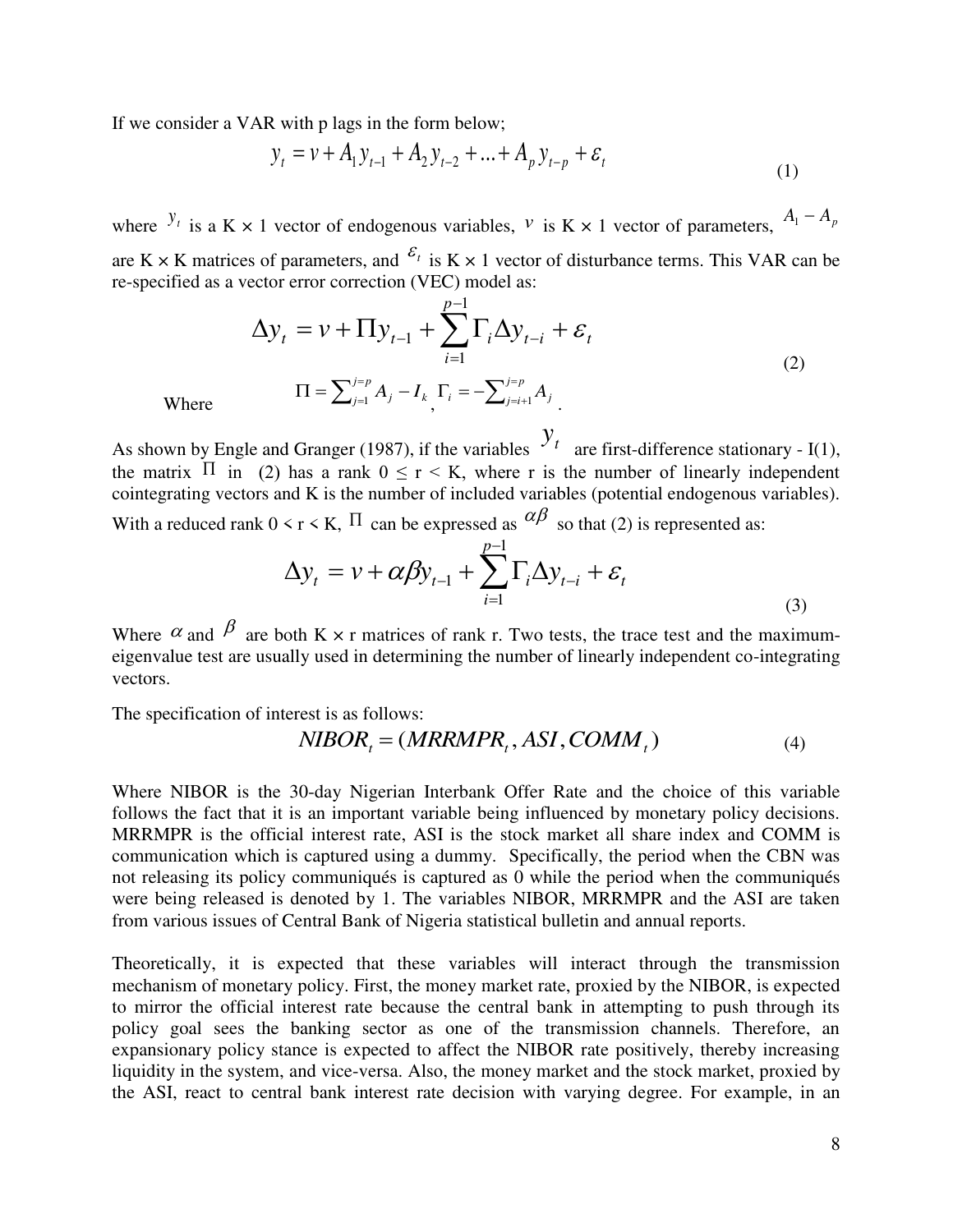expansionary mode, the markets are expected to benefit from such liquidity increase. However, based on investors' preferences, the markets may experience varying degree of investments. Also, the way the central bank communicates its policy decisions is very important as both the money and stock market players, if they truly understand what the central bank is doing, may have already factored in the expected policy decision in their transactions, thereby reducing volatility in market rates.

The Augmented Dickey–Fuller (ADF) is used test to ascertain the time series properties of the variables. Following the ADF test is the selection of the appropriate lag length using the Akaike Information Criterion [AIC], the Bayesian Information Criterion [BIC] and the Schwarz information criterion [SIC]. Once the appropriate lag order is determined, the co-integration test is conducted so that the cointegrating vectors are identified.

Following from the above, the focus while estimating equation (4) is to be able to conduct the impulse response function to trace out the interaction of the variables in the model while the variance decomposition technique is applied to explain the extent to which each variable in the model explains the variation in other variables.

#### **5.3 Data source and time frame**

The study uses quarterly data from 1985q1 to 2013q2 and sourced primarily from the central bank of Nigeria. To ascertain the volatility in inflation and the money and stock markets, the analysis is conducted for the different regimes of the present and past CBN governors while the overall impact of communications is examined between 1985q1 to 2013q2 using the impulse response and variance decomposition techniques.

#### **6. Results**

#### **6.1 Volatilities in inflation and markets under the different CBN governors**

Looking at the volatility of inflation under the different CBN governors, Figure 1 in Appendix B depicts that the volatility in inflation was highest between 1985 and 1999 prior to the appointment of Joseph Sanusi as governor, with a standard deviation of 25.52. While the volatility reduced during the era of Joseph Sanusi with the standard deviation dropping to 6.96, this figure is higher when compared with the era of Professor Chukwuma Soludo when the standard deviation dropped to 5.46 and then to the present dispensation of Sanusi Lamido Sanusi with the standard deviation dropping further to 1.7176. The implication of the above is that monetary policy effectiveness as it concerns the curbing of inflation has improved over time. Partly responsible for this may be the improved communication and transparency which has helped improve inflation expectations.

When the volatility of the money market is examined, Figure 2 in Appendix B shows that the period of Sanusi Lamido Sanusi has been the most volatile while it was least during the period of Professor Chukwuma Soludo. This may not be particularly surprising since Professor Soludo during his era was talking more about monetary policy related issues (see Figure 1), implying that the market is able to gauge fairly reasonably monetary policy sentiment. Of all the speeches and presentations given by Mallam Sanusi L. Sanusi, none is classified as monetary policy related (see Table 1 in Appendix A). Another possible reason for the high volatility of the money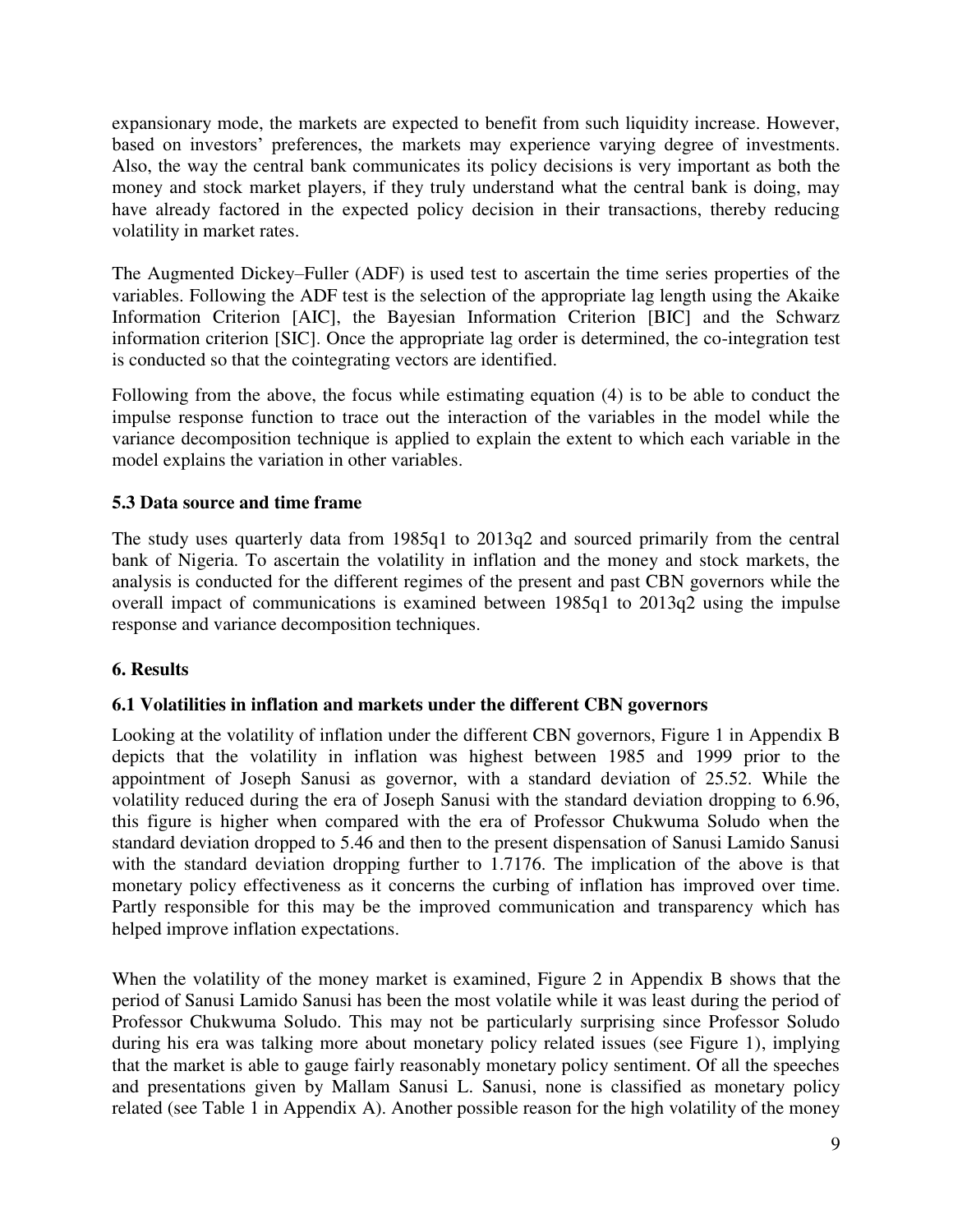market during the period of Sanusi Lamido Sanusi may be the insistent measures taken to clean up the banking system. The coming on board of Sanusi Lamido Sanusi as the CBN governor in 2009 brought about more stringent measures in the banking sector, resulting in reduced margin loans and consequently lower volatility in the stock market as shown in Figure 3 in Appendix B.

#### **6.2 Empirical results**

#### **6.2.1 Unit root test, Lag selection and Johansen cointegrating test**

The unit root test results in Table 1 of Appendix B show that the MRRMPR and NIBOR are stationary at level while ASI has unit root at level but became stationary after first differencing. Also, the variables were transformed into their natural logarithms. Table 2 of Appendix B shows the lag length selection using the Akaike criterion (AIC), the Schwarz Bayesian criterion (BIC) and the Hannan-Quinn criterion (HQC). These criteria indicate that the appropriate lag length for the model is one although these criteria have distinct penalty factors. To test if there are cointegrating vectors in the equation, the results of the Johansen cointegrating tests are shown in Table 3 of Appendix B using the Eigenvalue and trace tests. The results indicate that there is evidence of three cointegrating vectors in the equation.

#### **6.2.2 The impulse-response analysis**

The impulse-response analysis is used to ascertain how each of the variables responds to one standard error shock to another variable. Figure 1 in Appendix C shows that the response of the NIBOR to a one standard error shock to the MRRMPR is positive but declines until it the effect dies out from the  $5<sup>th</sup>$  quarter. The response of the NIBOR to a shock to communication as shown in Figure 2 in Appendix C indicates that the reaction was initially zero at Q1, but rose consistently before getting flat at Q4 and remained so throughout the entire duration of the period. This flat but positive response from Q4 is an indication of the importance of communication. This result supports the findings of Guthrie and Wright (2000) that the Reserve Bank of New Zealand used its communication in an organized and highly effectual way for controlling short-term rates.

The response of the stock market all share index (ASI) to a shock to the MRRMPR is shown in Figure 3 in Appendix C. Specifically, the response of the ASI to a one standard error shock to the official interest rate is negative from Q1 and the negative rise continued before becoming flat and remaining negative from Q6. With respect to the response of the ASI to a one standard error shock to communication, Figure 4 in Appendix C shows that the response was negative from Q1 and remained so until the negative effect became constant from Q7.

#### **6.2.3 The variance decomposition analysis**

Another set of results to discuss are the findings of the variance decomposition analysis. Table 1 in Appendix C shows that approximately 87% of the variation in the official interest rate is explained by its own shock, followed by the stock market ASI and then by communication. NIBOR explains the least variance in the official interest rate. From Table 2 in Appendix C, approximately 75% of the variance in the NIBOR is explained by its own shock, followed by the official interest rate and then by communication. The stock market ASI explains the least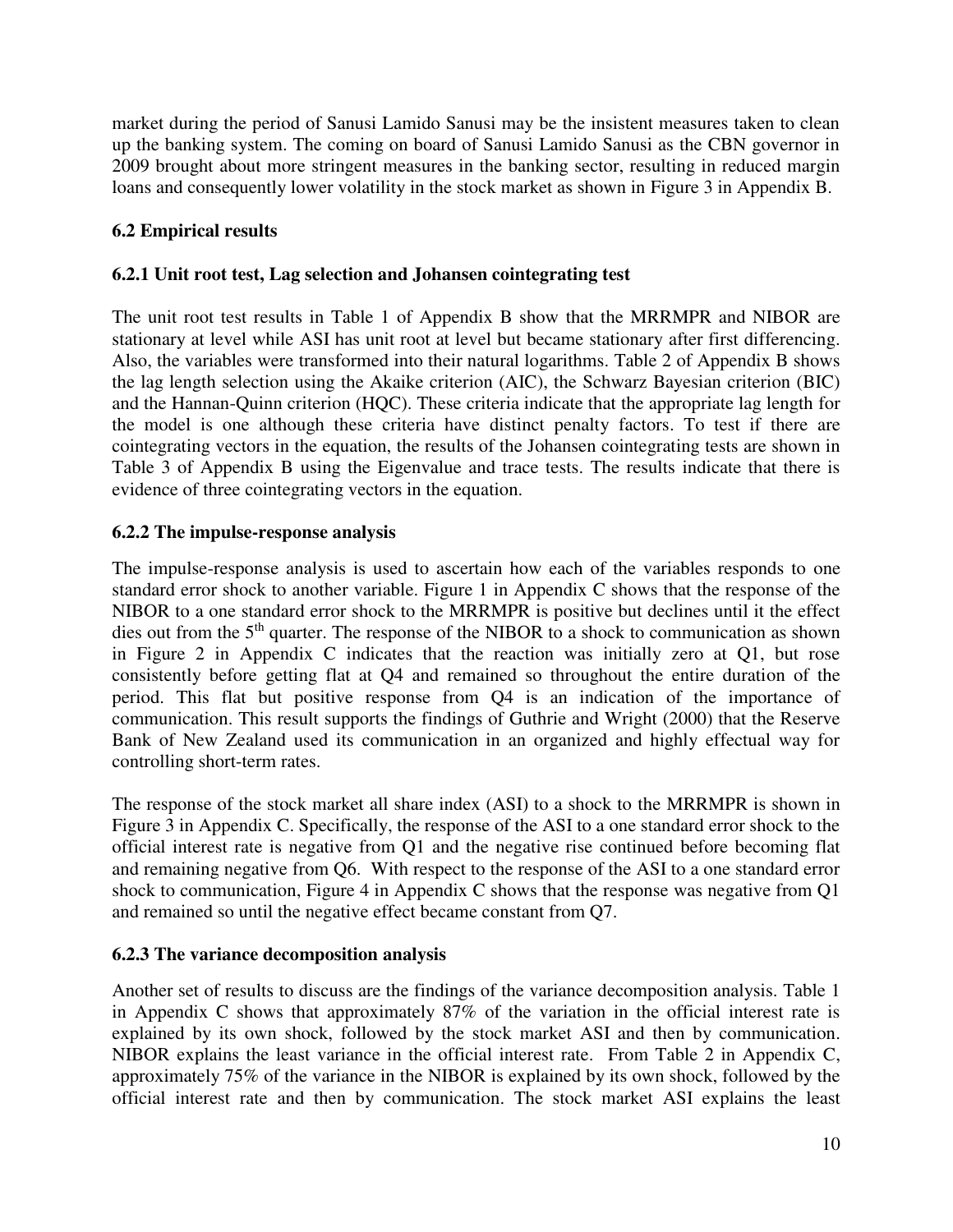variance in the NIBOR. The fact that the official interest rate is able to explain the second largest variation in the NIBOR implies that over the period studied, monetary policy may have been relatively successful through the interest rate channel of the transmission mechanism. This finding is in line with the results of Siklos and Bohl (2003) who found that communication was able to explain a significant variation in the financial markets in Germany.

With respect to the variation in the stock market ASI, Table 3 in Appendix C shows that while communication explains the least variation in the ASI, the greater variance of 96% is explained by own shock, followed by the official interest rate and then the NIBOR. This result, however, does not support the finding of Salisu (2012) that communication had significant impact on stock prices and reduced volatility in the stock market. Table 4 in Appendix C shows that the bulk of the variance in the central bank communication is explained by its own shock (i.e about 99%) followed by the official interest rate  $(1.1\%)$  while NIBOR and ASI explained less than 1%.

#### **7. Summary of findings and policy implications**

The study attempted to examine the impact of communication on monetary policy in Nigeria applying the standard deviation measure of volatility and the vector autoregressive approach. The main findings include (1) inflation and markets volatility reduced significantly in the period of improved CBN communication in line with global best practices. However, money market volatility was highest in the period of Mallam Sanusi and one reason may be due to the zero tolerance for unethical practices in the financial system (2) money market responded positively to central bank communication until the effect became permanent after Q4 (3) the stock market responded negatively to central bank communication until the negative effect became permanent from Q7 (4) the greater variance in official interest rate is explained by its own shock, followed by the stock market and then communication while money market explained the least variance in the official interest rate (5) the greater variance in the NIBOR is explained by own shock, followed by official interest rate and then communication while the stock market explained the least variance in the money market (6) central bank communication explained the least variance in the stock market while the greater variance in the market is explained by own shock, followed by the official interest rate and then the money market (7) the greater variance in the central bank communication is explained by its own shock followed by the official interest rate while the money and stock markets explained less than 1% of the variance in the central bank communication.

These findings have a number of policy implications. First, the CBN must continue to improve on its communication strategy as this has helped reduce inflation and markets volatility, which is good for macroeconomic stability. One way that this can be done is for the CBN to more effectively align its strategy with those of the FED, BOE and ECB with respect to publishing the speeches and presentations of other members of the monetary policy committee. This will make the members more visible to the public and will provide the much-needed platform for the public to better understand their policy preferences. Second, the CBN governors in their speeches and presentations should be talking more about monetary issues as this will help improve perception, transparency and credibility of monetary policy. Third, the fact that the response of the money market to central bank communication is positive and becomes flat from Q4 implies that this market reverts back to equilibrium faster than the stock market where the negative impact becomes flat after Q7. This, therefore, suggests that the CBN should focus its monetary policy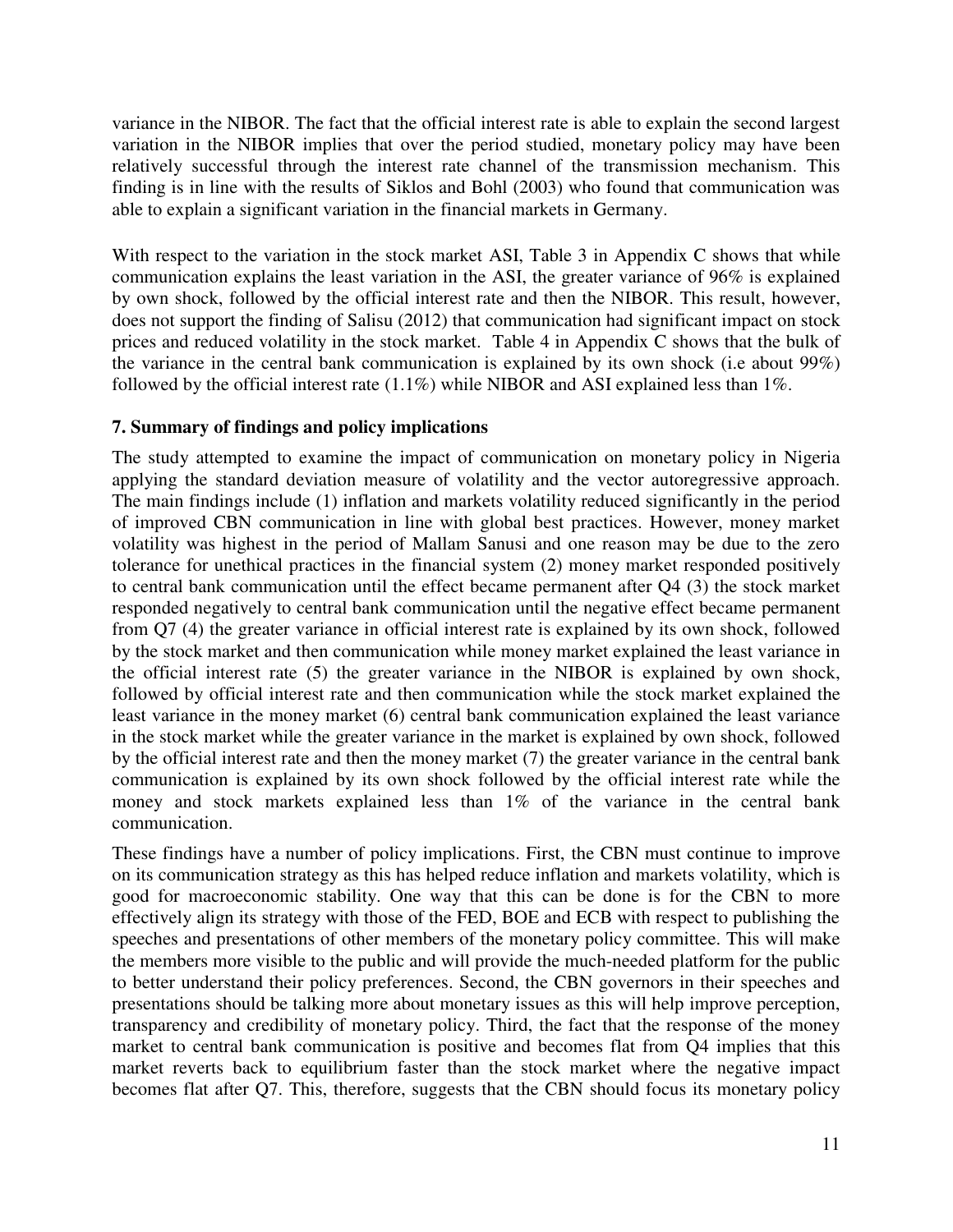transmission mechanism more through the interest rate channel than the asset channel. Future research on the subject could benefit from more rigorous analysis. For instance, monetary policy communications can be related to various parameters and index of communication developed. This index might better capture the impact of communication rather than the basic dichotomous measure adopted in this study.

#### **References**

Andersson, M., Dillen, H., and P. Sellin, P. (2001). 'Monetary policy signalling and movements in the Swedish term structure of interest rates' *Sveriges Riksbank Working Paper Series 132*

Asteriou, C. and Hall, A. (2007) '*Applied Econometrics: A Modern Approach Using Eviews and Microfit*' Palgrave Macmillan

Bernanke, B. (2004). Fedspeak: *Remarks at the meetings of the American Economic Association, San Diego, California* 

Blinder, A. S. (1998). *Central Banking in Theory and Practice*. MIT Press, Cambridge MA.

Blinder, A. S., C. Goodhart, P. Hildebrand, D. Lipton, and C. Wyplosz. (2001). 'How do central banks' talk? *Geneva Report on the World Economy No. 3, CEPR.* 

Blinder, A., Ehrmann, M., Fratzscher, M, De Haan, J., and Jansen, D. (2008) 'Central bank communication and monetary policy: A survey of theory and evidence' *CEPS Working Paper No. 161* 

Central Bank of Nigeria Monetary Policy Communiqués: Various editions

Cukierman, A. (2001). 'Are contemporary central banks transparent about economic models and objectives and what difference does it make? *Bundesbank Discussion Paper 05/01.* 

Demiralp, S. and O. Jorda (2003). The response of term rates to FED announcements. *Journal of Money, Credit and Banking*.

Ehrmann, M. and Fratzscher, M. (2004). 'Central bank communications: different strategies, same effectiveness? *Mimeo, European Central Bank, November 2004*.

Filardo, A., and Guinigundo, D. (2008) 'Transparency and communication in monetary policy: A survey of Asian central banks' *Paper prepared for the Bank for International Settlements Research Conference on Transparency and Communication in Monetary Policy*

Fratzscher, M. (2004). 'Communication and exchange rate policy. *ECB Working Paper No. 363* 

Gerlach-Kristen, P. (2004). 'Is the MPC's voting Record Informative about Future UK Monetary Policy? *Scandinavian Journal of Economics* 106(2), 299-313.

Guthrie, G. and J. Wright (2000) 'Open mouth operations', *Journal of Monetary Economics* 46, 489-516

Haldane, A., and Read, V. (2000). Monetary policy surprises and the yield curve. *Bank of England Working Paper 106.*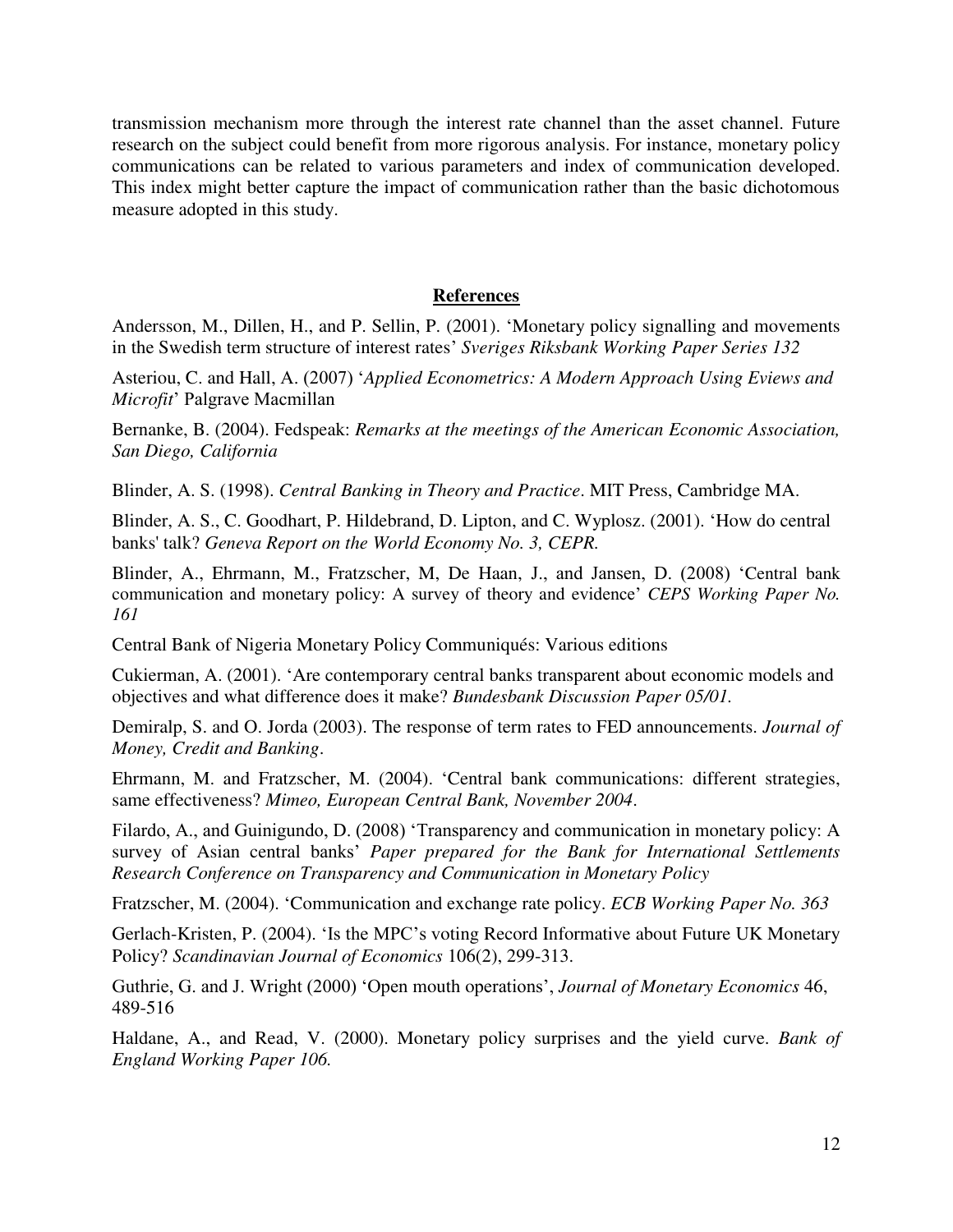Jansen, D., and Haan, J. (2004a). Talking heads: The effects of ECB statements on the Eurodollar exchange rate. *Journal of International Money and Finance.* 

Johansen, S., (1988). 'Statistical Analysis of Cointegrating Vectors' *Journal of Economic Dynamic and control, Vol. 12, pp. 231-254.* 

Johansen, S., and Julius, K., (1990). 'The Full Information Maximum Likelihood Procedure for Inference on Cointegration with Application to the Demand of Money', *Oxford Bulletin of Economics and Statistics, Vol. 52, pp. 169-210.* 

Kohn, D.L. and B.P. Sack (2003). Central bank talk: Does it matter and why? *Macroeconomics, Monetary Policy, and Financial Stability.* Ottawa: Bank of Canada

Koop, G. (2009) Analysis of economic data: 3rd ed. Wiley & Sons

Salisu, U. (2012) 'Impact of central bank communications on stock prices in Nigeria' *Unpublished postgraduate thesis submitted to the Ahmadu Bello University* 

Sanusi, A. R. (2012) 'Signaling effects of monetary policy in Nigeria: Evidence from the new central bank of Nigeria's communication regime' *Paper presented at the 52nd Annual Conference of the Nigerian Economics Society, September, 2012* 

Siklos, P.L. and M.T. Bohl (2003), Do words speak louder than actions? *The conduct of monetary policy at the Bundesbank, mimeo.* 

Yanamandra, S. (2012) 'Communication strategy, Central banking and Credibility bonus – A study dealing with "Impossible Trinity" in the Indian context' *Paper presented at the "International Conference on Economics and Finance*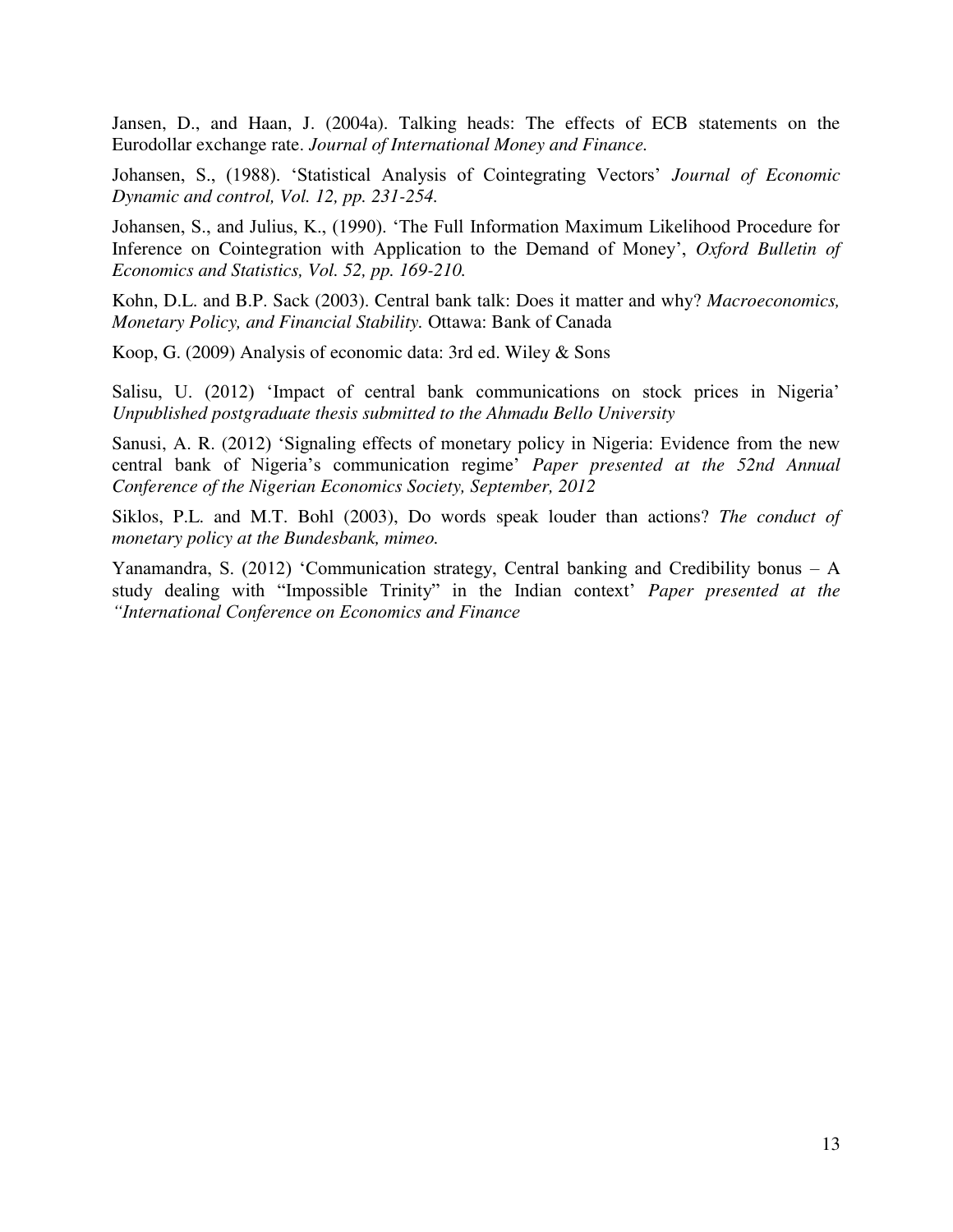| <b>Monetary Policy Related Speeches</b> | <b>Economic Related Speeches</b>                                                                             | <b>Others</b>                      |  |
|-----------------------------------------|--------------------------------------------------------------------------------------------------------------|------------------------------------|--|
|                                         | The Central Bank of Nigeria & Development                                                                    | Islam and The Culture of Education |  |
|                                         | Nigeria's Economic Development<br>Aspirations and the Leadership Question                                    |                                    |  |
|                                         | Proposed Currency Restructuring Exercise,<br>'PROJECT CURE'                                                  |                                    |  |
|                                         | The Role of Development Finance<br>Institutions in Infrastructure Development                                |                                    |  |
|                                         | Increasing Women's Access To Finance:<br>Challenges and Opportunities                                        |                                    |  |
|                                         | Beyond Political Rhetoric: Investing In<br>Youth As An Economic Strategy                                     |                                    |  |
|                                         | Neither the Washington nor Beijing<br>Consensus: Development Models to fit<br>African Realities and Cultures |                                    |  |
|                                         | Banking Reform and Its Impact on the<br>Nigerian Economy                                                     |                                    |  |
|                                         | Banks in Nigeria and National Economic<br>Development: A Critical Review                                     |                                    |  |
|                                         | Global Financial Meltdown and The<br>Reforms In Nigerian Banking Sector                                      |                                    |  |
|                                         | Growth Prospects for The Nigerian<br>Economy                                                                 |                                    |  |
|                                         | Keynote Address on the 4 <sup>th</sup> Annual Banking<br>and Finance Conference                              |                                    |  |
|                                         | Consolidating The Gains Of The Banking<br><b>Sector Reforms</b>                                              |                                    |  |
|                                         | The Nigerian Banking Industry: what went<br>wrong and the way forward                                        |                                    |  |
|                                         | Assessment of Current Development in the<br>Nigerian Economy and the CBN Policy<br>Action                    |                                    |  |

**Appendix A Table 1: Speeches/Presentations by Sanusi L. Sanusi btw June 2009 – May 31st 2013**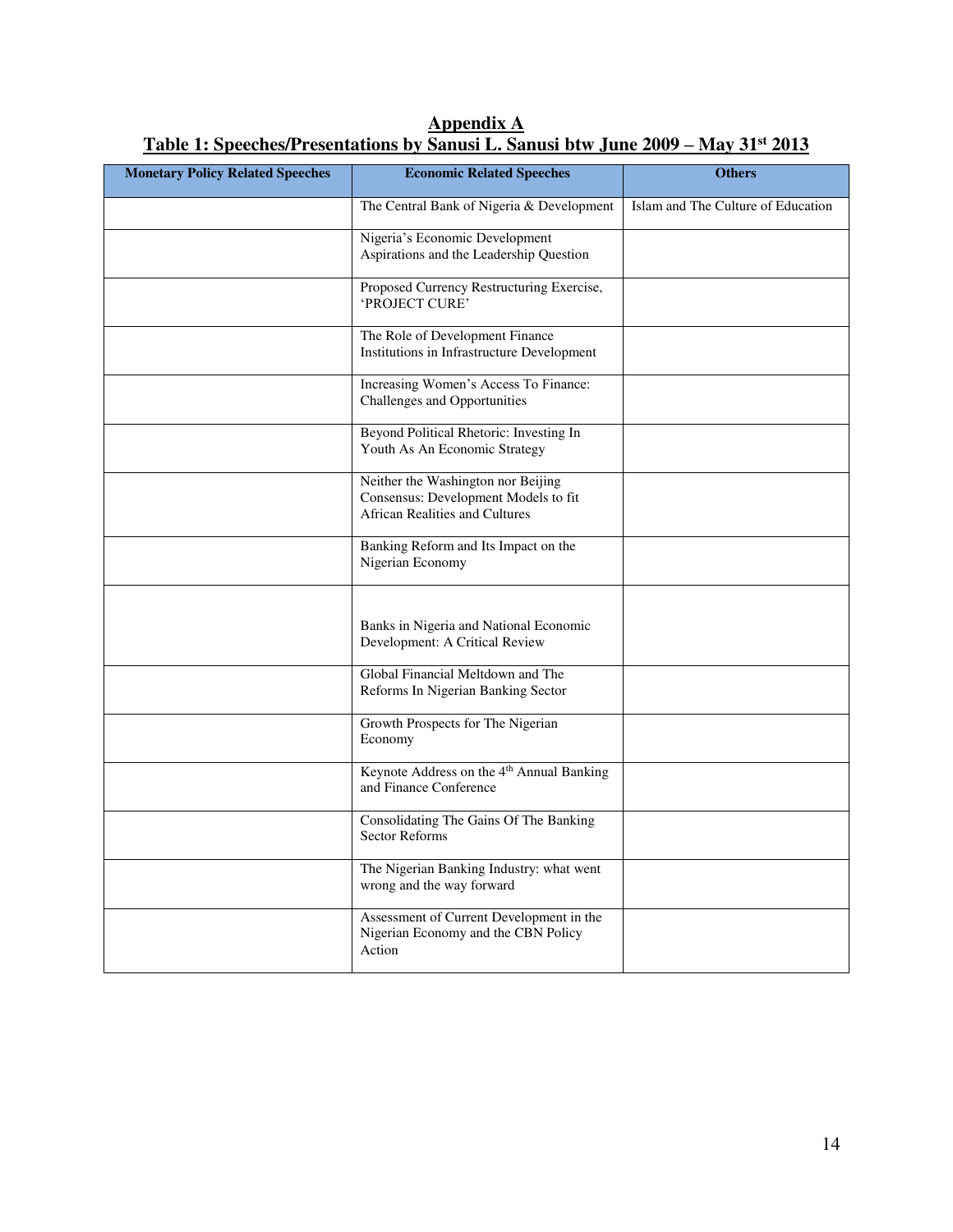| <b>Monetary Policy Related Speeches</b>                                                                                           | <b>Economic Related Speeches</b>                                                  | <b>Others</b>                                                                        |
|-----------------------------------------------------------------------------------------------------------------------------------|-----------------------------------------------------------------------------------|--------------------------------------------------------------------------------------|
|                                                                                                                                   | The Journey so Far and the Road<br>Ahead                                          | Creating Effective Governance and<br>Leadership for Sustained National<br>Prosperity |
|                                                                                                                                   | Banking in Nigeria at a Time of<br><b>Global Financial Crisis</b>                 |                                                                                      |
|                                                                                                                                   | Developments in the Banking Sector                                                |                                                                                      |
| The Challenges of Ensuring<br>Appropriate Inflation Rate,<br>Exchange Rate, Exchange Rate and<br>Interest Rate Regimes in Nigeria |                                                                                   |                                                                                      |
|                                                                                                                                   | Global Financial & Economic<br>Crisis: How Vulnerable is Nigeria?                 |                                                                                      |
| <b>Exchange Rate Dynamics</b>                                                                                                     |                                                                                   |                                                                                      |
|                                                                                                                                   | <b>Global Financial Meltdown</b>                                                  |                                                                                      |
|                                                                                                                                   | Global Financial Meltdown                                                         |                                                                                      |
|                                                                                                                                   | Creating an Inclusive Economy for<br>the Nigerian Woman                           |                                                                                      |
|                                                                                                                                   | Response to Recent Developments<br>in the Banking Industry                        |                                                                                      |
| Issues on the level of Interest Rates<br>in Nigeria                                                                               |                                                                                   |                                                                                      |
|                                                                                                                                   | Financing Imo State towards<br>Greatness                                          |                                                                                      |
|                                                                                                                                   | The Unfinished Revolution in the<br><b>Banking System</b>                         |                                                                                      |
|                                                                                                                                   | Making Finance Working for the<br>Poor                                            |                                                                                      |
|                                                                                                                                   | Banks and the National Economy:<br>Progress, Challenges and the Road<br>Ahead     |                                                                                      |
|                                                                                                                                   | Financial System Strategy 2020<br>(FSS2020) as the Post Consolidation<br>Response |                                                                                      |
|                                                                                                                                   | Towards Vision 2020                                                               |                                                                                      |
| Strategic Agenda for the Naira                                                                                                    |                                                                                   |                                                                                      |
|                                                                                                                                   | The Safety and Soundness of the                                                   |                                                                                      |

## **Table 2: Speeches/Presentations by Prof. Soludo (CBN Gov. May 31st 2004 – May 2009)**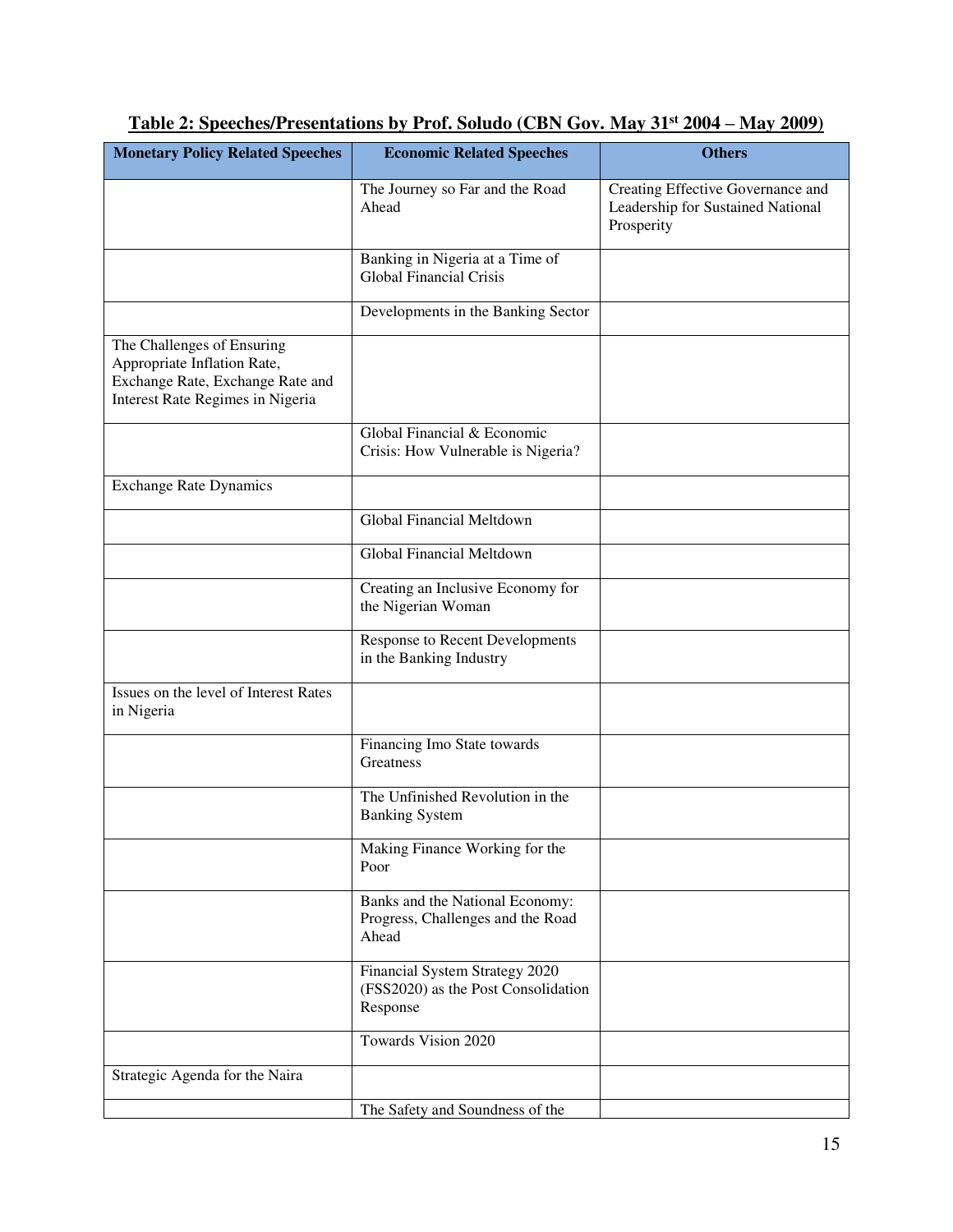|                                                                                                   | <b>Banking System</b>                                                                                                         |  |
|---------------------------------------------------------------------------------------------------|-------------------------------------------------------------------------------------------------------------------------------|--|
|                                                                                                   | From a Pariah, Failed State to an<br>Emerging Market Economy: The<br>Obasanjo Legacy and the Challenges<br>Ahead              |  |
|                                                                                                   | Financial System Strategy 2020                                                                                                |  |
|                                                                                                   | Preserving Stability and<br>Accelerating Growth                                                                               |  |
|                                                                                                   | Nigerian Economy: Can We<br>Achieve the Vision 20:2020?                                                                       |  |
| Macroeconomic, Monetary and<br><b>Financial Sector Developments</b>                               |                                                                                                                               |  |
|                                                                                                   | Financial System Strategy 2020: The<br>Next Development Frontier                                                              |  |
|                                                                                                   | Financial Sector Reforms and the<br>Real Economy                                                                              |  |
|                                                                                                   | Law, Institutions and Nigeria's Quest<br>to Join the First World Economy"                                                     |  |
| Macroeconomy: Progress Report on<br>Monetary and Exchange Rate Policy<br>and the Financial System |                                                                                                                               |  |
|                                                                                                   | "Anambra 2030: Envisioning the<br>African Dubai and Silicon Valley'                                                           |  |
|                                                                                                   | Update on CBN and Reforms                                                                                                     |  |
|                                                                                                   | Conclusion of the Acquisition of<br>Assets and Assumption of Liabilities<br>of Allstates Trust Bank, Plc (in-<br>liquidation) |  |
| State of the Macroeconomy:<br>Outlook for Monetary, Banking and<br><b>Exchange Rate Regimes</b>   |                                                                                                                               |  |
|                                                                                                   | <b>Beyond Banking Sector</b><br>consolidation in Nigeria                                                                      |  |
| Programme for Further<br>Liberalization of the Foreign<br>Exchange Market in Nigeria              |                                                                                                                               |  |
|                                                                                                   | The Next Stage of Reform:<br>Institutionalizing Change in Nigeria                                                             |  |
|                                                                                                   | Nigeria: Economic Growth Drivers                                                                                              |  |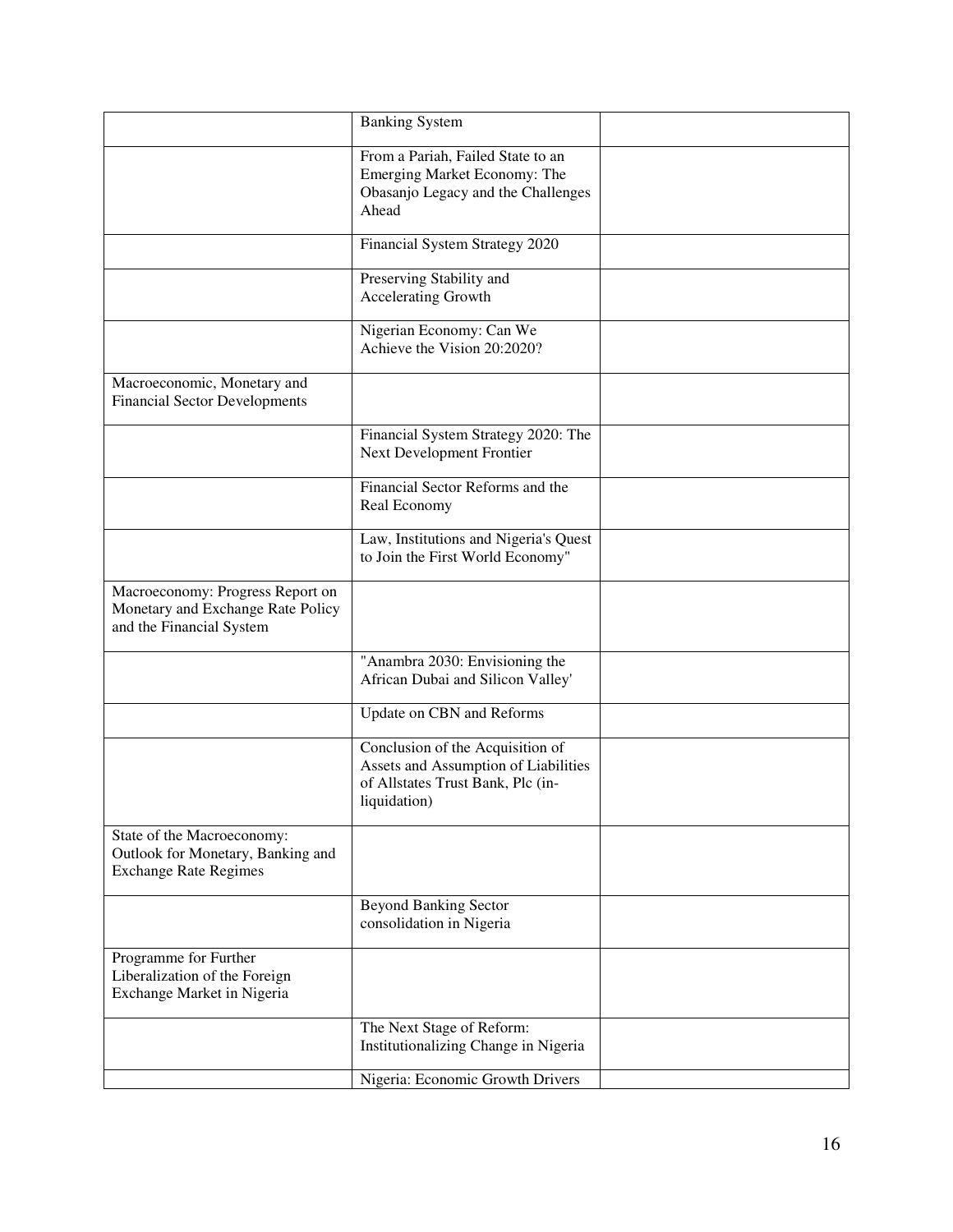|                                                                                      | and Financing Challenges                                                                                              |  |
|--------------------------------------------------------------------------------------|-----------------------------------------------------------------------------------------------------------------------|--|
|                                                                                      | The Outcome of the Banking Sector<br>Recapitalization and the Way<br>Forward for the Undercapitalized<br><b>Banks</b> |  |
| Towards a New Monetary Authority<br>and Financial System: Interim<br>Progress Report |                                                                                                                       |  |
| Towards a Stronger Monetary<br>Authority and Financial System                        |                                                                                                                       |  |
|                                                                                      | State and Local Governments to<br>Devote 1% of Annual Budget for<br>Micro Credit.                                     |  |
|                                                                                      | CBN Draws Up Contingency Plan<br>For Weak Banks                                                                       |  |
|                                                                                      | "Capital Flows and Economic<br>Transformation in Nigeria"                                                             |  |
| "Developing the Bond Market in<br>Nigeria: Challenges & Prospects"                   |                                                                                                                       |  |
|                                                                                      | Promoting Effective and Efficient<br>Customer Service Delivery: The<br>Role of CBN Branches                           |  |
|                                                                                      | Creating a Continent Wide<br>Correspondent Banking Network in<br>Africa.                                              |  |
|                                                                                      | Consolidating the Nigerian Banking<br>Industry to Meet the Development<br>Challenges of the 21st Century.             |  |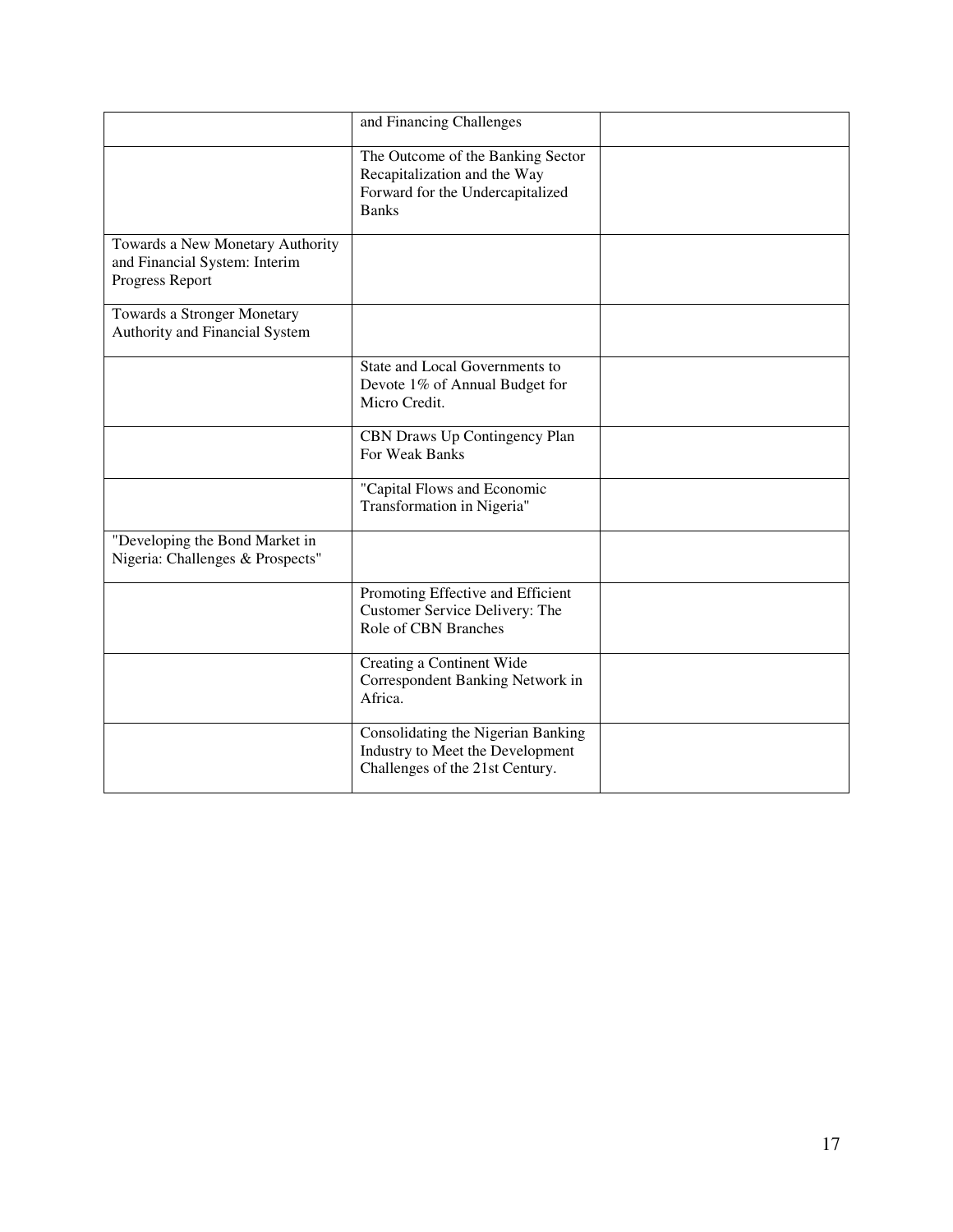| <b>Monetary Policy Related Speeches</b>                            | <b>Economic Related Speeches</b>                                                                  | <b>Others</b>                                                                             |
|--------------------------------------------------------------------|---------------------------------------------------------------------------------------------------|-------------------------------------------------------------------------------------------|
|                                                                    |                                                                                                   | Valedictory Speech                                                                        |
|                                                                    |                                                                                                   | Key Note Address                                                                          |
|                                                                    | <b>Welcome Address</b>                                                                            |                                                                                           |
|                                                                    |                                                                                                   | <b>CBN</b> Governor's Address                                                             |
|                                                                    | Enhancing Efficiency of the<br>Payments System in Nigeria                                         |                                                                                           |
|                                                                    |                                                                                                   | The Dawn of a New Era in CBN                                                              |
|                                                                    |                                                                                                   | <b>CBN Governor's Address</b>                                                             |
|                                                                    |                                                                                                   | CBN Governor's Address                                                                    |
|                                                                    | Revamping Small and Medium<br>Industries                                                          |                                                                                           |
| Exchange Rate Mechanism: The<br><b>Current Nigerian Experience</b> |                                                                                                   |                                                                                           |
|                                                                    |                                                                                                   | Cash Handling, Automation and<br>Management                                               |
|                                                                    |                                                                                                   | Keynote Address                                                                           |
|                                                                    |                                                                                                   | Enhancing Transparency of<br><b>Financial Services Industry</b>                           |
| Monetary and Financial Policy<br>Management                        |                                                                                                   |                                                                                           |
|                                                                    |                                                                                                   | Financial Sector Stability: Issues and<br>Challenges                                      |
|                                                                    |                                                                                                   | Silver Jubilee Anniversary                                                                |
|                                                                    | The Small and Medium Industries<br>Equity Investment Scheme and<br>Financial Deepening in Nigeria |                                                                                           |
|                                                                    |                                                                                                   | Nigeria at 43                                                                             |
|                                                                    |                                                                                                   | Multi Disciplinary Cost<br>Management Practice: Towards a<br>National Economic Resurgence |
| Third CBN Annual Monetary Policy<br>Conference                     |                                                                                                   |                                                                                           |
|                                                                    |                                                                                                   |                                                                                           |

## **Table 3: Speeches/ Presentations by Joseph Sanusi (CBN Gov. May 1999 – May 30th 2004)**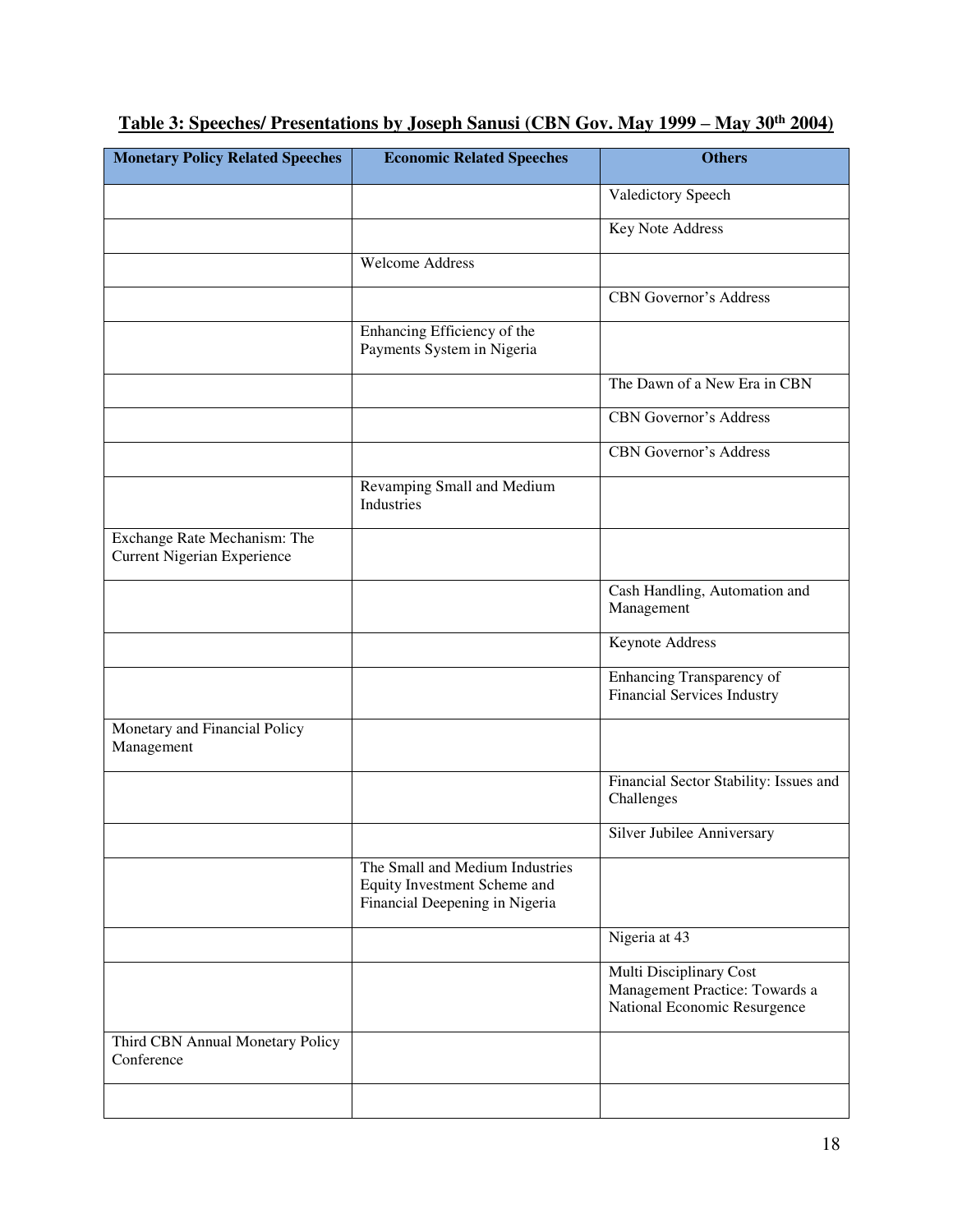|                                                                                |                                                                                                                             | Banking and Allied Matters for<br>Judges                                                                                     |
|--------------------------------------------------------------------------------|-----------------------------------------------------------------------------------------------------------------------------|------------------------------------------------------------------------------------------------------------------------------|
|                                                                                | Re-inventing Business in Africa:<br>From Entrepreneurship to<br>Corporation                                                 |                                                                                                                              |
|                                                                                | Ensuring Banking Soundness and<br><b>Financial Sector Stability</b>                                                         |                                                                                                                              |
|                                                                                |                                                                                                                             | <b>Welcome Address</b>                                                                                                       |
|                                                                                | Welcome Address on Development<br>of the Nigerian Financial Markets                                                         |                                                                                                                              |
| Keynote Address                                                                |                                                                                                                             |                                                                                                                              |
|                                                                                | Keynote Address                                                                                                             |                                                                                                                              |
|                                                                                | Utilization of the SMIEIS Funds:<br>The Right Approach                                                                      |                                                                                                                              |
|                                                                                | Developing the Non-oil Sector in<br>Nigeria                                                                                 |                                                                                                                              |
|                                                                                | Central Bank and the Globalizing<br>Forces of the 21 <sup>st</sup> Century                                                  |                                                                                                                              |
|                                                                                | Progress of Small and Medium<br><b>Industries Equity Investment</b><br>Scheme: The Central Bank of<br>Nigeria's Perspective |                                                                                                                              |
|                                                                                |                                                                                                                             | Keynote Address on Regional<br>Course on Financial Programming<br>and Policies                                               |
| On-going Efforts Towards a<br>Monetary Union in the West African<br>Sub-Region |                                                                                                                             |                                                                                                                              |
|                                                                                | <b>Opportunities in Financial Services</b><br>Sector in Nigeria                                                             |                                                                                                                              |
|                                                                                |                                                                                                                             | The Role of the Financial Sector<br>Surveillance Committee of the CBN<br>in Anti-Money Laundering, Fraud<br>and Other Misuse |
|                                                                                |                                                                                                                             | Keynote Address at the 19th Annual<br>Directors Seminar                                                                      |
|                                                                                |                                                                                                                             | Special Remarks at the National<br><b>Summit on SMIEIS</b>                                                                   |
|                                                                                | Overview of Governments Efforts in<br>the Development of SME's and the                                                      |                                                                                                                              |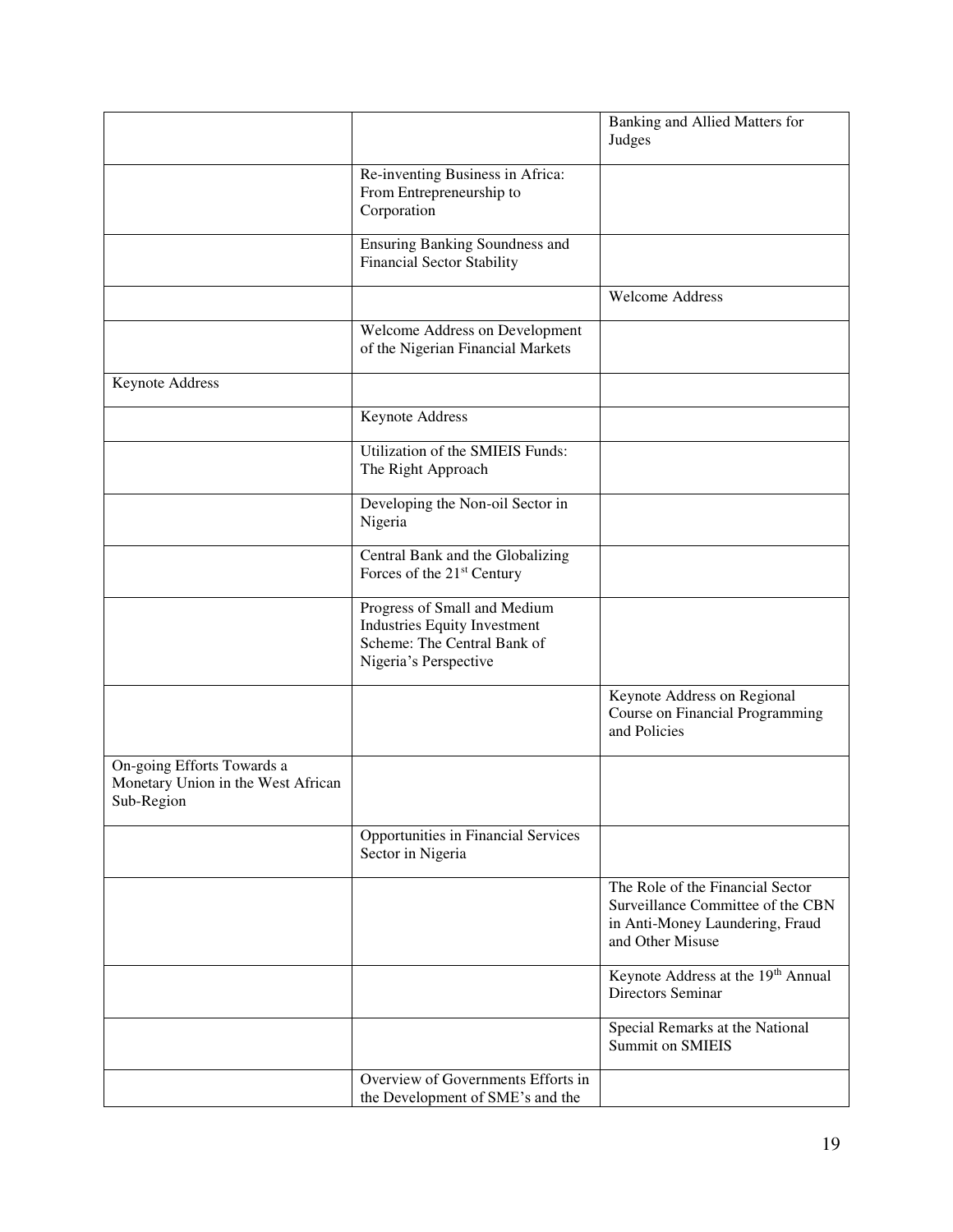|                                                                                                                        | Emergence of Small and Medium<br><b>Industries Equity Investment</b><br>Scheme                       |                                                                                                                   |
|------------------------------------------------------------------------------------------------------------------------|------------------------------------------------------------------------------------------------------|-------------------------------------------------------------------------------------------------------------------|
|                                                                                                                        |                                                                                                      | Keynote Address at the Annual<br>Retreat of Association of Corporate<br>Managers                                  |
|                                                                                                                        |                                                                                                      | Central Bank of Nigeria's<br>Standpoint on Anti-Money<br>Laundering Compliance                                    |
| Management of Nigeria's Debt                                                                                           |                                                                                                      |                                                                                                                   |
|                                                                                                                        | Fiscal Policy Management in<br>Nigeria                                                               |                                                                                                                   |
|                                                                                                                        | Opening Address at the Annual<br>Conference of Money,<br>Macroeconomic Finance and<br>Research Group |                                                                                                                   |
|                                                                                                                        | Central Bank Authority, Economic<br>Stability and the Rule of Law                                    |                                                                                                                   |
|                                                                                                                        |                                                                                                      | Welcome Address at the First<br>Stakeholders Annual Dinner of<br>Association of Corporate Affairs<br>Managers     |
|                                                                                                                        |                                                                                                      | Welcome Address at the Public<br>Launching of the Book titled<br>'Nigerian Securities and Exchange<br>Commission' |
|                                                                                                                        |                                                                                                      | Keynote Address at the<br>Commissioning of Internet<br>Connectivity Project                                       |
|                                                                                                                        | Overview of Recent Economic<br>Developments and Investment<br>Potentials in Nigeria                  |                                                                                                                   |
|                                                                                                                        | Recent Macroeconomic<br>Developments and the Way Forward                                             |                                                                                                                   |
|                                                                                                                        |                                                                                                      | Opening Ceremony of Bond Bank<br>Limited                                                                          |
| Monetary, Credit, Foreign Trade and<br><b>Exchange Policy Guidelines for</b><br>2002/2003: Challenges and<br>Prospects |                                                                                                      |                                                                                                                   |
|                                                                                                                        | Mortgage Financing in Nigeria:<br><b>Issues and Challenges</b>                                       |                                                                                                                   |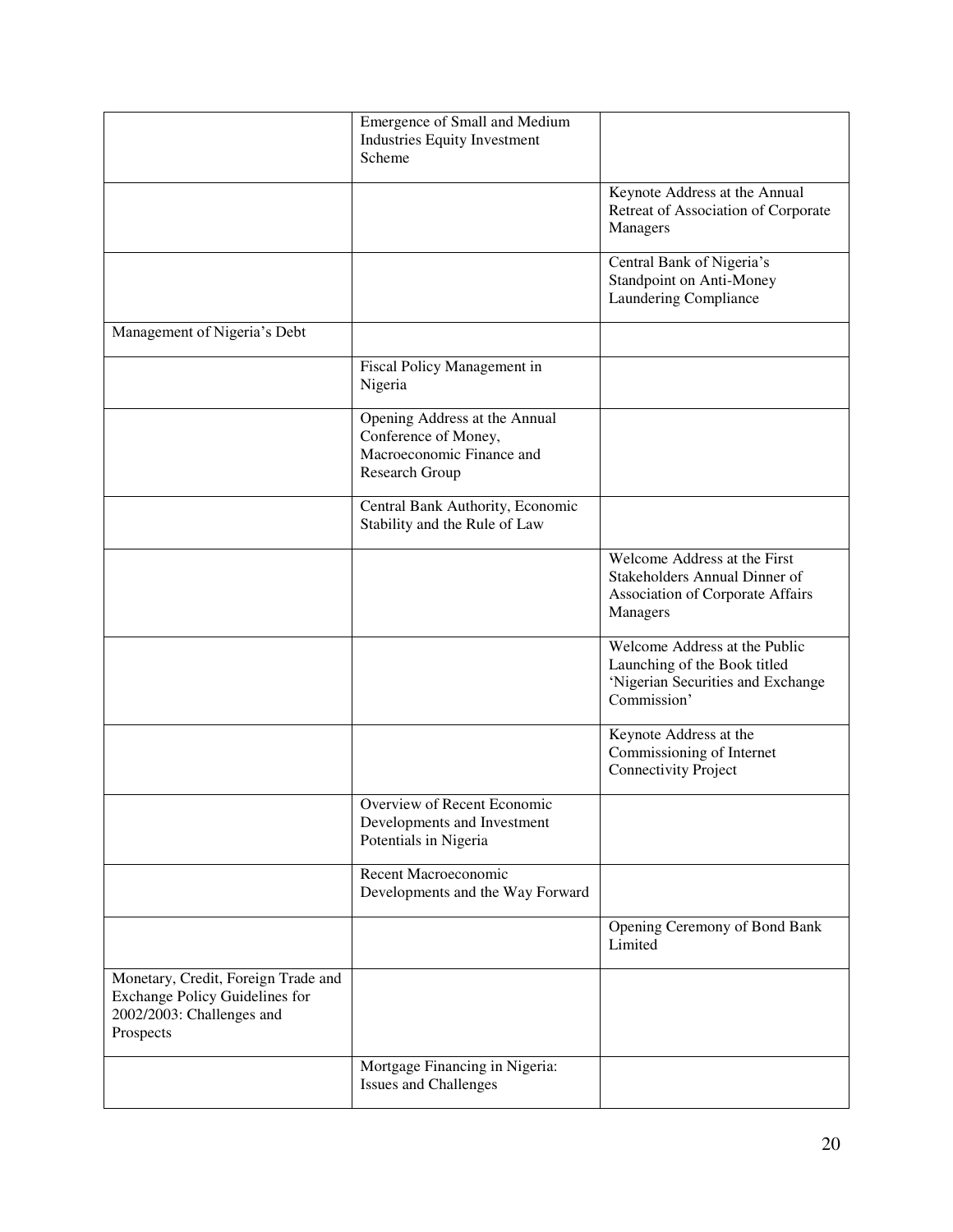|                                                                                                                     |                                                                                      | Sustainable Rice Production in<br>Nigeria                                                |
|---------------------------------------------------------------------------------------------------------------------|--------------------------------------------------------------------------------------|------------------------------------------------------------------------------------------|
|                                                                                                                     | Macroeconomic Developments in<br>2002 and Assessment of SMIEIS                       |                                                                                          |
|                                                                                                                     | Capacity for Economic Management<br>in Nigeria: The Role of Tertiary<br>Institutions |                                                                                          |
| Keynote Address at 2 <sup>nd</sup> CBN<br><b>Annual Monetary Policy Conference</b>                                  |                                                                                      |                                                                                          |
|                                                                                                                     |                                                                                      | Keynote Address at 4th CBN<br>Seminar for Finance Correspondents<br>and Business Editors |
|                                                                                                                     |                                                                                      | Keynote Address at the Chartered<br>Institute of Bankers' Dinner                         |
|                                                                                                                     |                                                                                      | Keynote Note Speech at Endowment<br>Fund Lunching                                        |
|                                                                                                                     |                                                                                      | National Seminar on Banking and<br>Allied Matters for Judges                             |
|                                                                                                                     |                                                                                      | Keynote Address at 14 <sup>th</sup> Annual<br><b>Banking Conference</b>                  |
|                                                                                                                     | Achieving Fiscal Sustainability in<br>Nigeria                                        |                                                                                          |
| Monetary Policy Forum and<br>Implementation: Nigerian<br>Experience                                                 |                                                                                      |                                                                                          |
| The State of the Nigerian Economy<br>with particular reference to<br><b>Exchange Rate and Reserve</b><br>Management |                                                                                      |                                                                                          |
|                                                                                                                     |                                                                                      | The New Capital Accord                                                                   |
| Central Bank and the<br>Macroeconomic Environment in<br>Nigeria                                                     |                                                                                      |                                                                                          |
|                                                                                                                     |                                                                                      | Opening Remarks at the First<br>Annual Capital Market Conference                         |
|                                                                                                                     |                                                                                      | Opening Remarks at the Nigerian<br>Capital Market and Globalization<br>Challenge         |
|                                                                                                                     | Savings Management in Developing<br>Countries                                        |                                                                                          |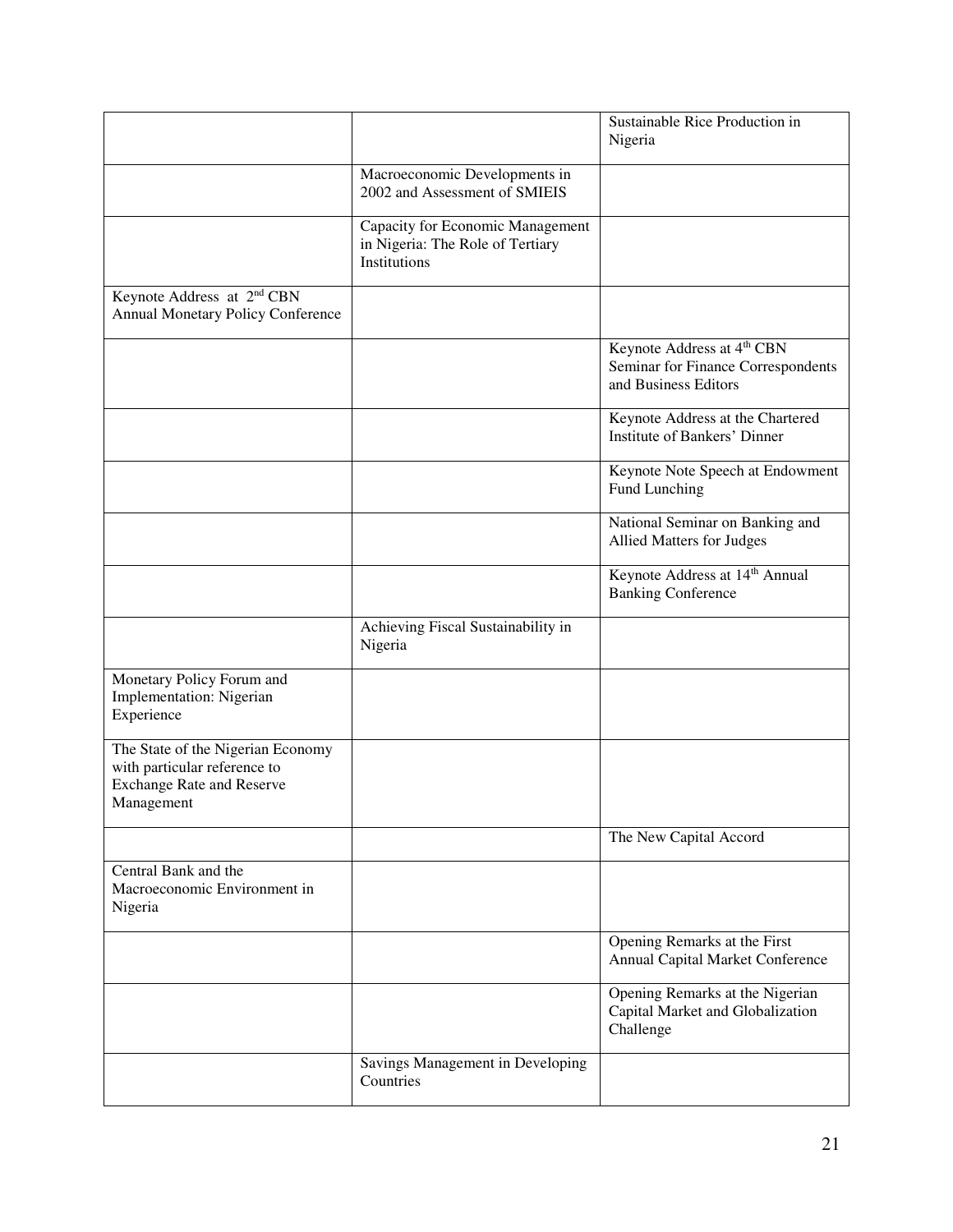| Nigeria's Macroeconomic Position:<br><b>Controlling Money Supply</b> |                                                                                                                                 |                                                               |
|----------------------------------------------------------------------|---------------------------------------------------------------------------------------------------------------------------------|---------------------------------------------------------------|
| <b>Current Challenges of Monetary</b><br>Policy in Nigeria           |                                                                                                                                 |                                                               |
|                                                                      | Macroeconomic Developments in<br>the First Five Months of 2002                                                                  |                                                               |
|                                                                      | Repositioning the Nigerian Financial<br>Markets for Competitiveness in the<br>21 <sup>st</sup> Century                          |                                                               |
|                                                                      | Poverty Reduction Strategy Paper: A<br><b>CBN</b> Perspective                                                                   |                                                               |
|                                                                      | The Importance of Financial<br>Intermediation In Sustaining<br>Economic Growth and<br>Development: The Banking Sector<br>Review |                                                               |
|                                                                      |                                                                                                                                 | Promoting Good Corporate<br>Governance: Issues and Challenges |
| International Monetary and<br>Financial Affairs and Development      |                                                                                                                                 |                                                               |
| Welcome Address at the 5 <sup>th</sup><br>Monetary Policy Forum      |                                                                                                                                 |                                                               |
|                                                                      | Welcome Address at the FGN 2002<br><b>Budget Seminar</b>                                                                        |                                                               |
|                                                                      |                                                                                                                                 | Welcome Address at the Bankers'<br><b>Committee Forum</b>     |
|                                                                      |                                                                                                                                 | Governor's First Briefing                                     |

Source: Compiled from CBN Website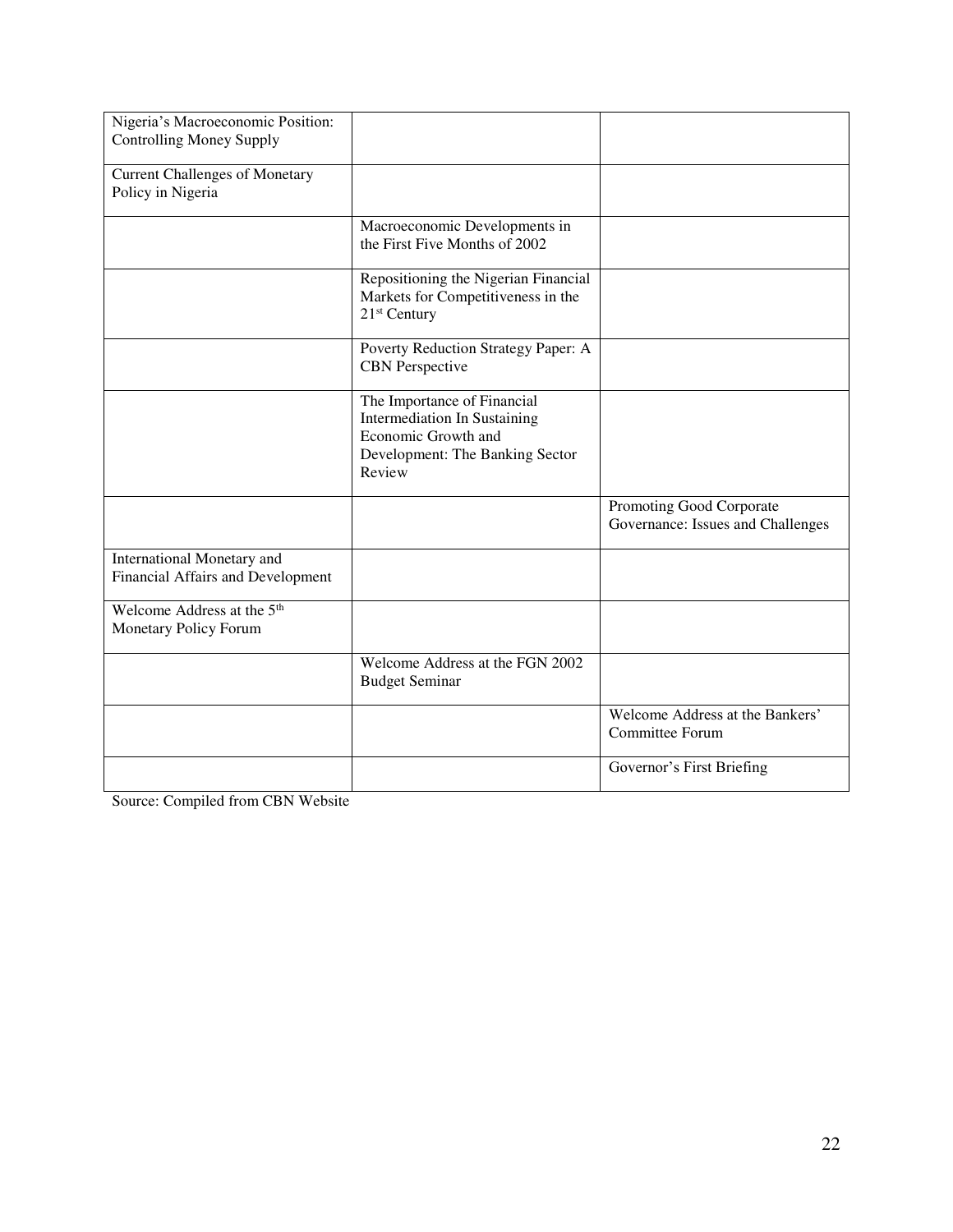

**Appendix B Figure 1: Inflation volatility under the CBN Governors** 

Source: Authors



**Figure 2: Volatility of the NIBOR Rate under the CBN Governors** 

Source: Authors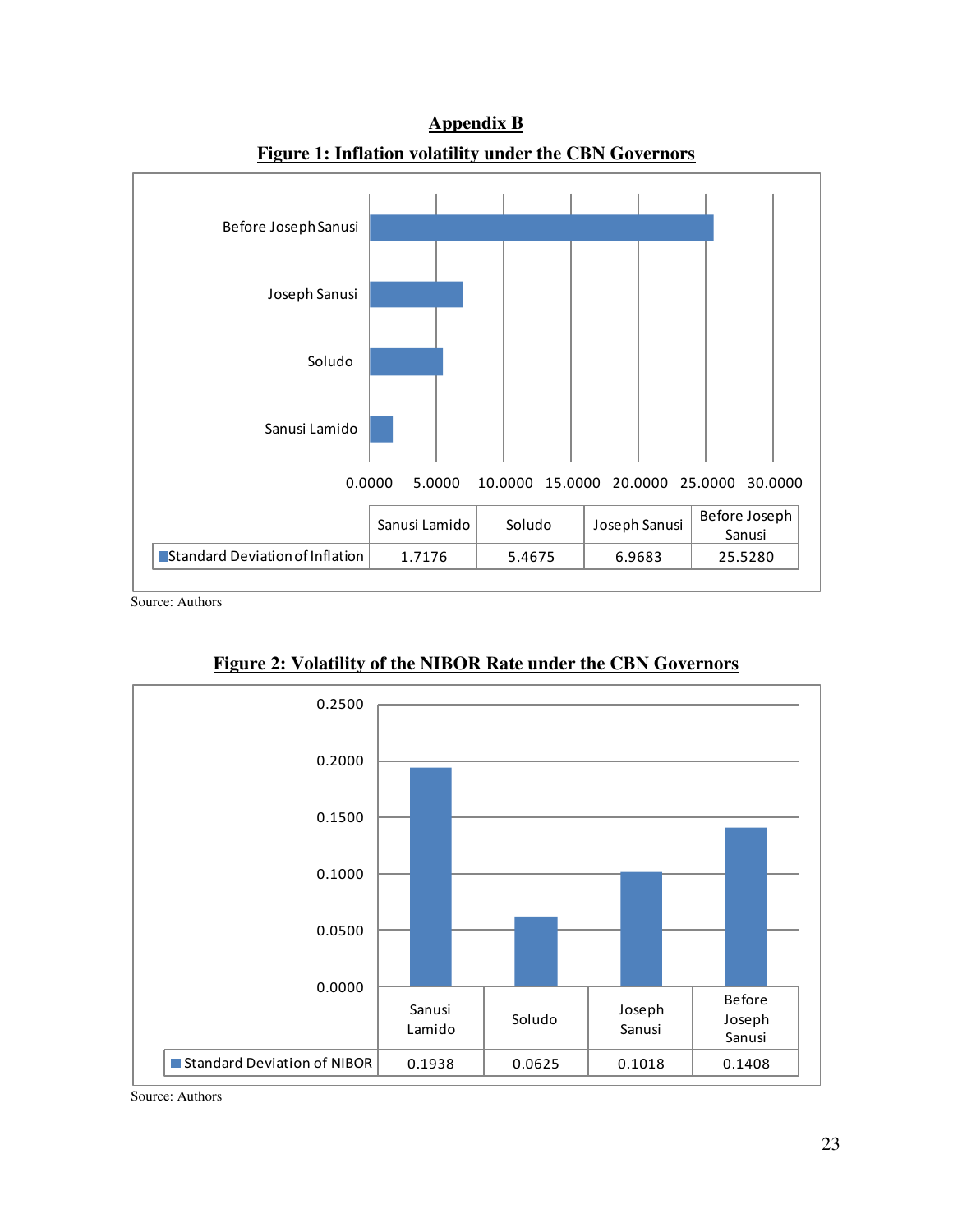

#### **Figure 3: Volatility of the All Share Index under the CBN Governors**

Source: Authors

#### **Table 1: Unit root test**

|               | <b>ADF</b> Test at level  |         | <b>ADF</b> Test at first diff |         |
|---------------|---------------------------|---------|-------------------------------|---------|
|               | <b>ADF</b> test statistic | p-value | <b>ADF</b> test statistic     | p-value |
| <b>MRRMPR</b> | $-2.792045$               | 0.0626  | $-8.542120$                   | 0.0000  |
| <b>NIBOR</b>  | $-3.204802$               | 0.0223  | $-7.326684$                   | 0.0000  |
| ASI           | $-1.937105$               | 0.3144  | $-5.706147$                   | 0.0000  |

#### **Table 2: VAR system, maximum lag order 2**

| lags | Loglik   | P(LR)  | $\sqrt{1}$<br>AIU | BIC         | <b>HOC</b>    |
|------|----------|--------|-------------------|-------------|---------------|
|      | 392.8672 |        | .7794*<br>--      | $-6.2884*$  | 5802*         |
|      | 405.2792 | 0.0729 | $-6.7141$         | 5.8303<br>- | 6.3556<br>-11 |

#### **Table 3: Johansen Co-integration Test**

| Rank | <b>Eigenvalue</b> | <b>Trace test</b> | <b>p</b> -value | <b>Lmax test</b> | <b>p</b> -value |
|------|-------------------|-------------------|-----------------|------------------|-----------------|
|      | 0.3995            | 135.7300          | 0.0000          | 56.6150          | 0.0000          |
|      | 0.3232            | 79.1110           | 0.0000          | 43.3300          | 0.0000          |
|      | 0.2750            | 35.7810           | 0.0000          | 35.7000          | 0.0000          |
|      | 0.0007            | 0.0812            | 0.7757          | 0.0811           | 0.7757          |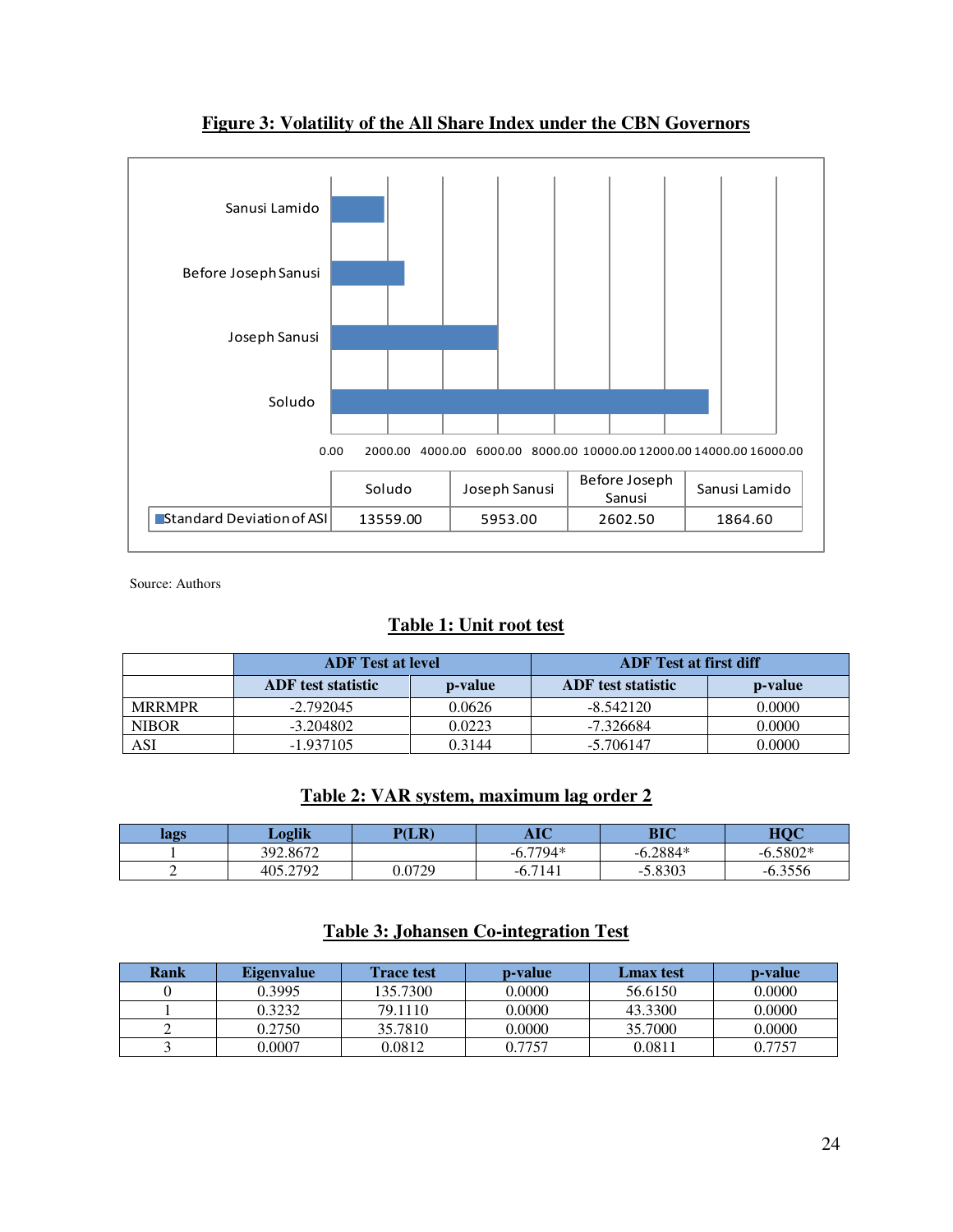#### **Appendix C**





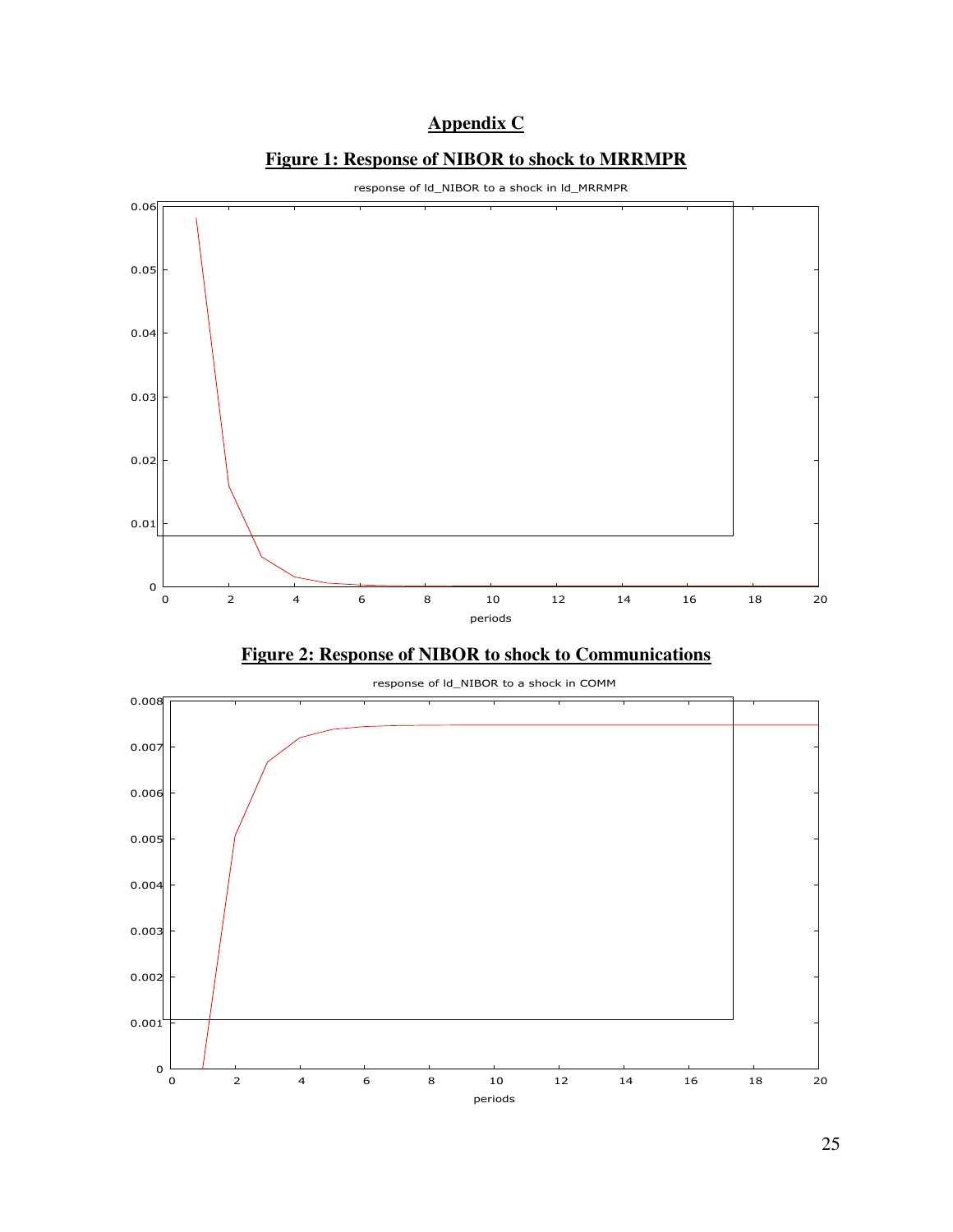



26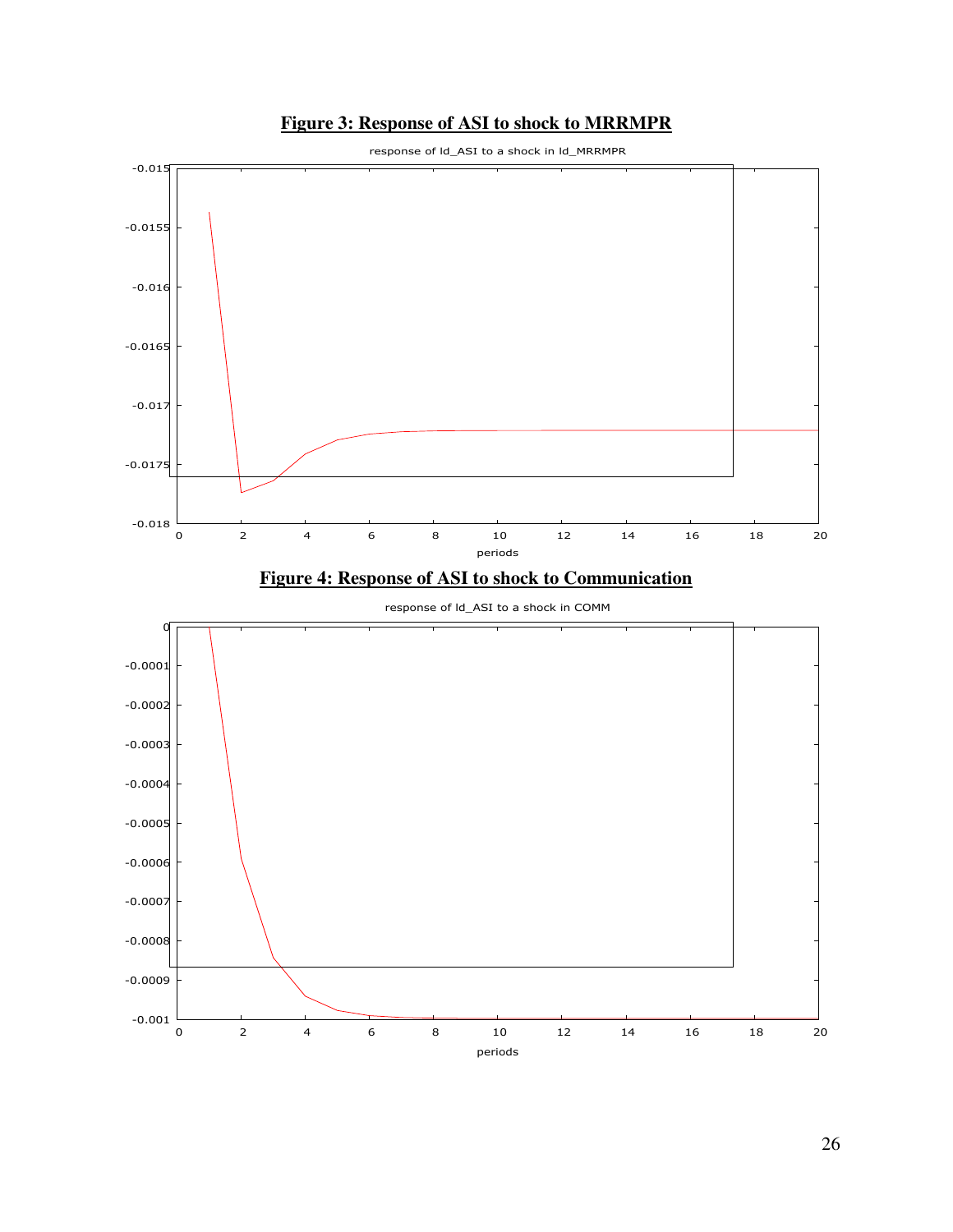| <b>Period</b>  | <b>MRRMPR</b> | <b>NIBOR</b> | <b>ASI</b> | <b>COMM</b> |
|----------------|---------------|--------------|------------|-------------|
|                | 100.0000      | 0.0000       | 0.0000     | 0.0000      |
| $\overline{c}$ | 98.6631       | 0.1806       | 0.9577     | 0.1986      |
| 3              | 97.0833       | 0.1963       | 2.2243     | 0.4960      |
| $\overline{4}$ | 95.4897       | 0.1949       | 3.5004     | 0.8150      |
| 5              | 93.9249       | 0.2079       | 4.7349     | 1.1323      |
| 6              | 92.4037       | 0.2295       | 5.9252     | 1.4416      |
| 7              | 90.9299       | 0.2544       | 7.0743     | 1.7415      |
| 8              | 89.5031       | 0.2799       | 8.1852     | 2.0318      |
| 9              | 88.1219       | 0.3051       | 9.2600     | 2.3129      |
| 10             | 86.7843       | 0.3297       | 10.3008    | 2.5852      |
| 11             | 85.4884       | 0.3536       | 11.3091    | 2.8489      |
| 12             | 84.2321       | 0.3768       | 12.2864    | 3.1046      |
| 13             | 83.0139       | 0.3993       | 13.2343    | 3.3525      |
| 14             | 81.8319       | 0.4212       | 14.1539    | 3.5931      |
| 15             | 80.6846       | 0.4423       | 15.0465    | 3.8266      |
| 16             | 79.5704       | 0.4629       | 15.9133    | 4.0534      |
| 17             | 78.4880       | 0.4829       | 16.7554    | 4.2737      |
| 18             | 77.4360       | 0.5024       | 17.5739    | 4.4878      |
| 19             | 76.4131       | 0.5213       | 18.3697    | 4.6960      |
| 20             | 75.4182       | 0.5396       | 19.1437    | 4.8985      |
| Average        | 86.7740       | 0.3340       | 10.2975    | 2.5945      |

Source: Authors estimations

| <b>Table 2: Decomposition of variance for NIBOR</b> |  |  |  |
|-----------------------------------------------------|--|--|--|
|                                                     |  |  |  |

| <b>Period</b>  | <b>MRRMPR</b> | <b>NIBOR</b> | <b>ASI</b> | <b>COMM</b> |
|----------------|---------------|--------------|------------|-------------|
|                | 22.8831       | 77.1169      | 0.0000     | 0.0000      |
| $\overline{2}$ | 21.7857       | 78.0325      | 0.0282     | 0.1535      |
| 3              | 21.5182       | 77.9660      | 0.1034     | 0.4123      |
| $\overline{4}$ | 21.3954       | 77.6849      | 0.2069     | 0.7128      |
| 5              | 21.2948       | 77.3569      | 0.3222     | 1.0262      |
| 6              | 21.1980       | 77.0185      | 0.4414     | 1.3422      |
| 7              | 21.1025       | 76.6790      | 0.5613     | 1.6572      |
| 8              | 21.0080       | 76.3412      | 0.6808     | 1.9701      |
| 9              | 20.9143       | 76.0059      | 0.7994     | 2.2804      |
| 10             | 20.8214       | 75.6734      | 0.9171     | 2.5880      |
| 11             | 20.7294       | 75.3439      | 1.0338     | 2.8930      |
| 12             | 20.6382       | 75.0172      | 1.1494     | 3.1952      |
| 13             | 20.5478       | 74.6933      | 1.2641     | 3.4948      |
| 14             | 20.4581       | 74.3723      | 1.3777     | 3.7918      |
| 15             | 20.3693       | 74.0541      | 1.4904     | 4.0863      |
| 16             | 20.2812       | 73.7386      | 1.6020     | 4.3781      |
| 17             | 20.1939       | 73.4259      | 1.7128     | 4.6675      |
| 18             | 20.1073       | 73.1158      | 1.8225     | 4.9543      |
| 19             | 20.0215       | 72.8084      | 1.9313     | 5.2387      |
| 20             | 19.9364       | 72.5036      | 2.0392     | 5.5207      |
| Average        | 20.8602       | 75.4474      | 0.9741     | 2.7181      |

Source: Authors estimations